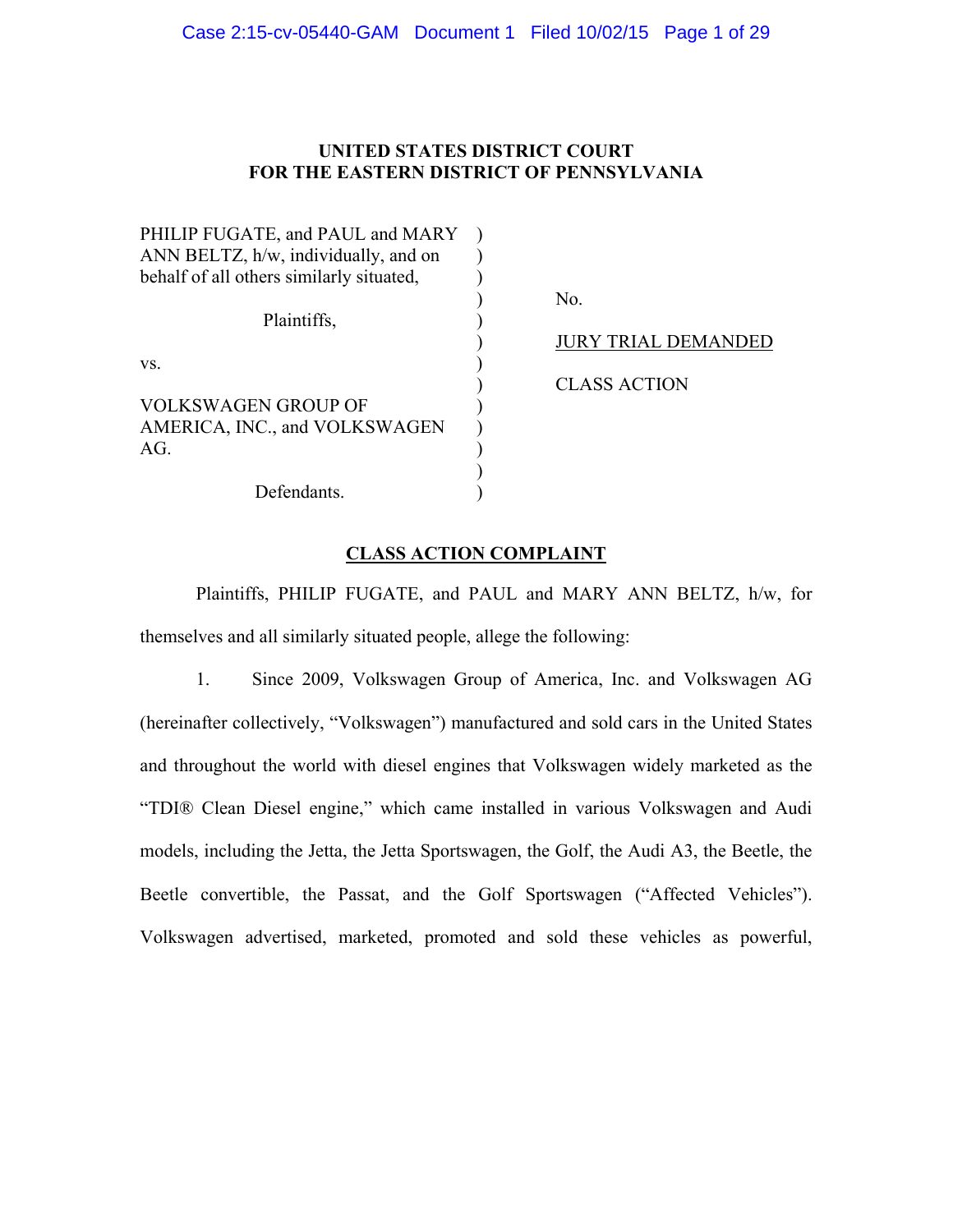## Case 2:15-cv-05440-GAM Document 1 Filed 10/02/15 Page 2 of 29

efficient, and clean with low emissions as a result of the "Clean Diesel" engine system as reflected in this Volkswagen web advertisement: <sup>1</sup>



2. Under the Clean Air Act, 42 U.S.C. §§ 7401-7671q, and its implementing regulations both administered and enforced by the Environmental Protection Agency ("EPA"), manufacturers of diesel-powered cars, like Volkswagen, were required to install emission control devices so that each diesel vehicle sold in the US complies with Clean Air Act emission standards, as well as to certify that such devices are installed, operative, and meet applicable standards.

3. As discussed below, consumers, including Plaintiff and members of both Classes defined below paid an increased amount and spent a premium to purchase a

<sup>1</sup> http://www.vw.com/features/clean-diesel/.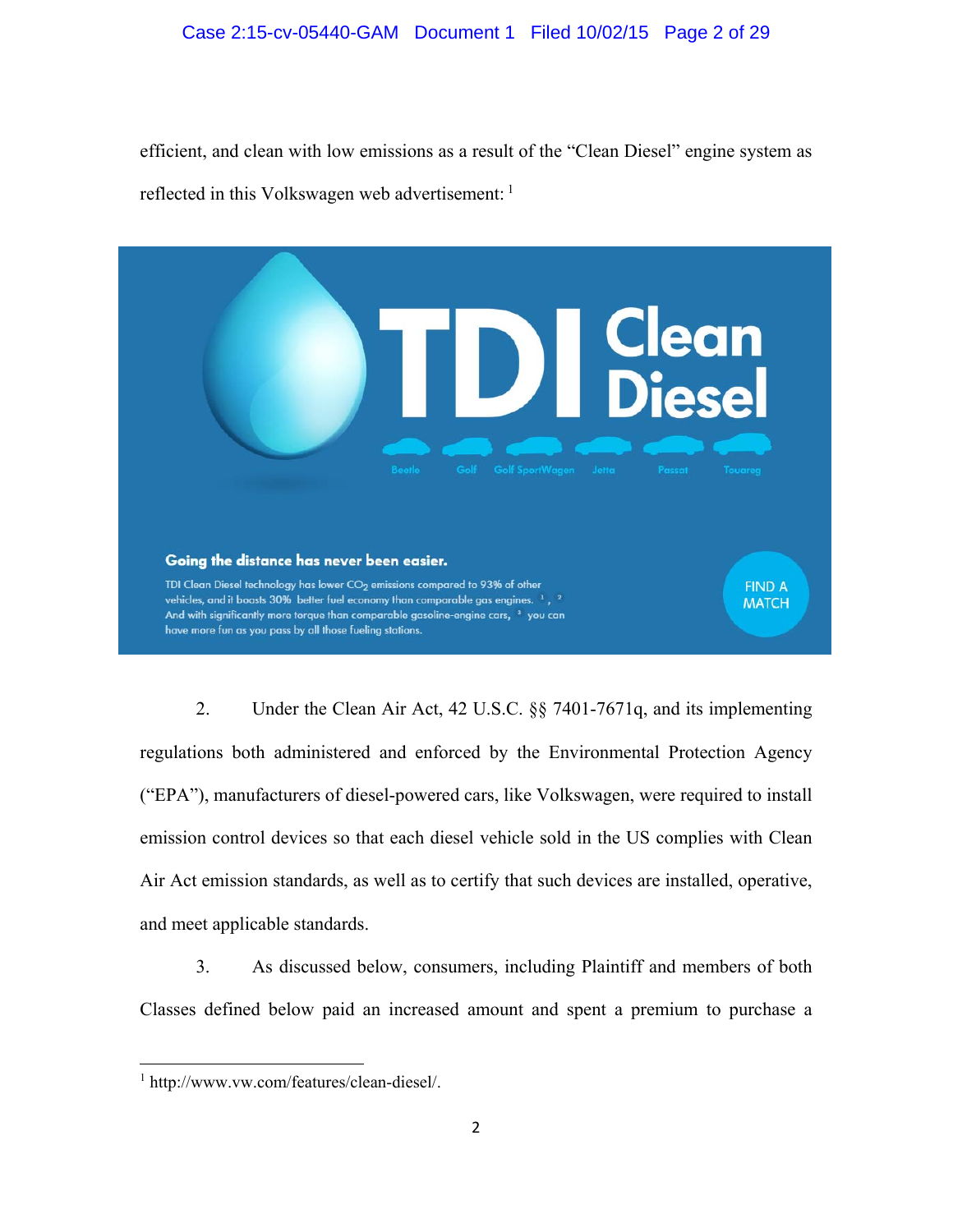## Case 2:15-cv-05440-GAM Document 1 Filed 10/02/15 Page 3 of 29

Volkswagen or Audi with a "TDI® Clean Diesel" engine, since doing so ensured the engine was eco-friendly as well as powerful and fuel efficient.

4. It was only after an enormous investigation by state and federal regulators that anyone outside of Volkswagen learned that these "Clean Diesel" engines actually spewed 40 times the amount of emissions permitted by EPA standards. Thus, such engines were hardly the clean-operating, eco-friendly power plant that offered increased efficiency, torque, and acceleration.

5. On September 18, 2015, Phillip A. Brooks, Director, Air Enforcement

Division, Office of Civil Enforcement, with the United States Environmental Protection

Agency, issued a Notice of Violation, stating:

[T]he EPA has determined that VW manufactured and installed defeat devices in certain model year 2009 through 2015 diesel light-duty vehicles equipped with 2.0 liter engines. These defeat devices bypass, defeat, or render inoperative elements of the vehicles' emission control system that exist to comply with [Clean Air Act] emission standards. **Therefore, VW violated section 203(a)(3)(B) of the CAA, 42 U.S.C. § 7522(a)(3)(B).**  Additionally, the EPA has determined that, due to the existence of the defeat devices in these vehicles, these vehicles do not conform in all material respects to the vehicle specifications described in the applications for the certificates of conformity that purportedly cover them. **Therefore, VW also violated section 203(a)(1) of the CAA, 42 U.S.C. § 7522(a)(1) by selling, offering for sale, introducing into commerce, delivering for introduction into commerce, or importing these vehicles, or for causing any of the foregoing acts.2**

Director Brooks continued by explaining Volkswagen's method of deceiving regulators,

and, necessarily, consumers, which stands at the center and is at the heart of this case:

Specifically, VW manufactured and installed software in the electronic control module (ECM) of these vehicles that sensed when the vehicle was being tested for compliance with EPA emissions standards. For ease of

<sup>2</sup> *See* Sept. 18, 2015 Notice of Violation (emphasis added).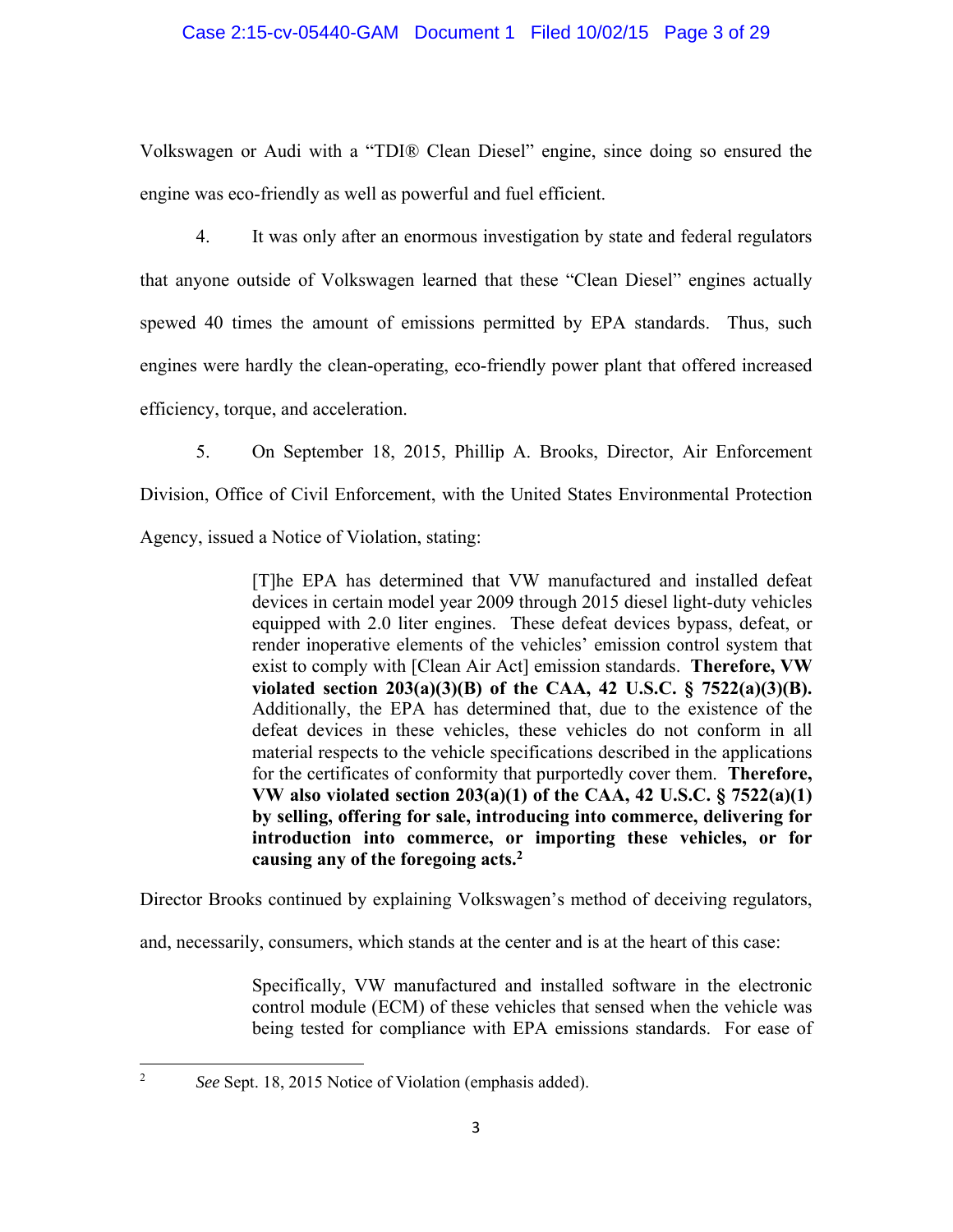reference, the EPA is calling this the "switch." The "switch" senses whether the vehicle is being tested or not based on various inputs including the position of the steering wheel, vehicle speed, the duration of the engine's operation, and barometric pressure. These inputs precisely track the parameters of the federal test procedure used for emission testing for EPA certification purposes. During EPA emission testing, the vehicles' ECM ran software which produced compliant emission results under an ECM calibration that VW referred to as the "dyno calibration" (referring to the equipment used in emissions testing, called a dynometer). At all other times during normal vehicle operation, the "switch" was activated and the vehicle ECM software ran a separate "road calibration" which reduced the effectiveness of the emission control system (specifically the selective catalytic reduction or the lean NOx trap). **As a result, emissions of NOx increased by a factor of 10 to 40 times above the EPA compliant levels, depending on the type of drive cycle (e.g., city, highway).3**

As Cynthia Giles, Assistant Administrator for the Office of Enforcement and Compliance Assurance at the EPA summed up: "[u]sing a defeat device in cars to evade clean air standards is illegal and a threat to public health."

6. As described above, Volkswagen employed sophisticated software in Affected Vehicles that detected when the vehicle was undergoing official emissions tests before turning on full emissions controls to ensure the vehicle would pass emission scrutiny. After the test and at all other times, the software would revert to limited emission control, allowing NOx emissions to reach as much as 40 times the amount permitted by EPA standards. In short, Volkswagen cheated to get the results from its product that it desired.

7. NOx emissions not only contribute to nitrogen dioxide, ground-level ozone and fine particulate pollution, NOx also carries serious health risks and are linked with asthma attacks, respiratory illness, and other malidies.

 3 *Id*. (emphasis added).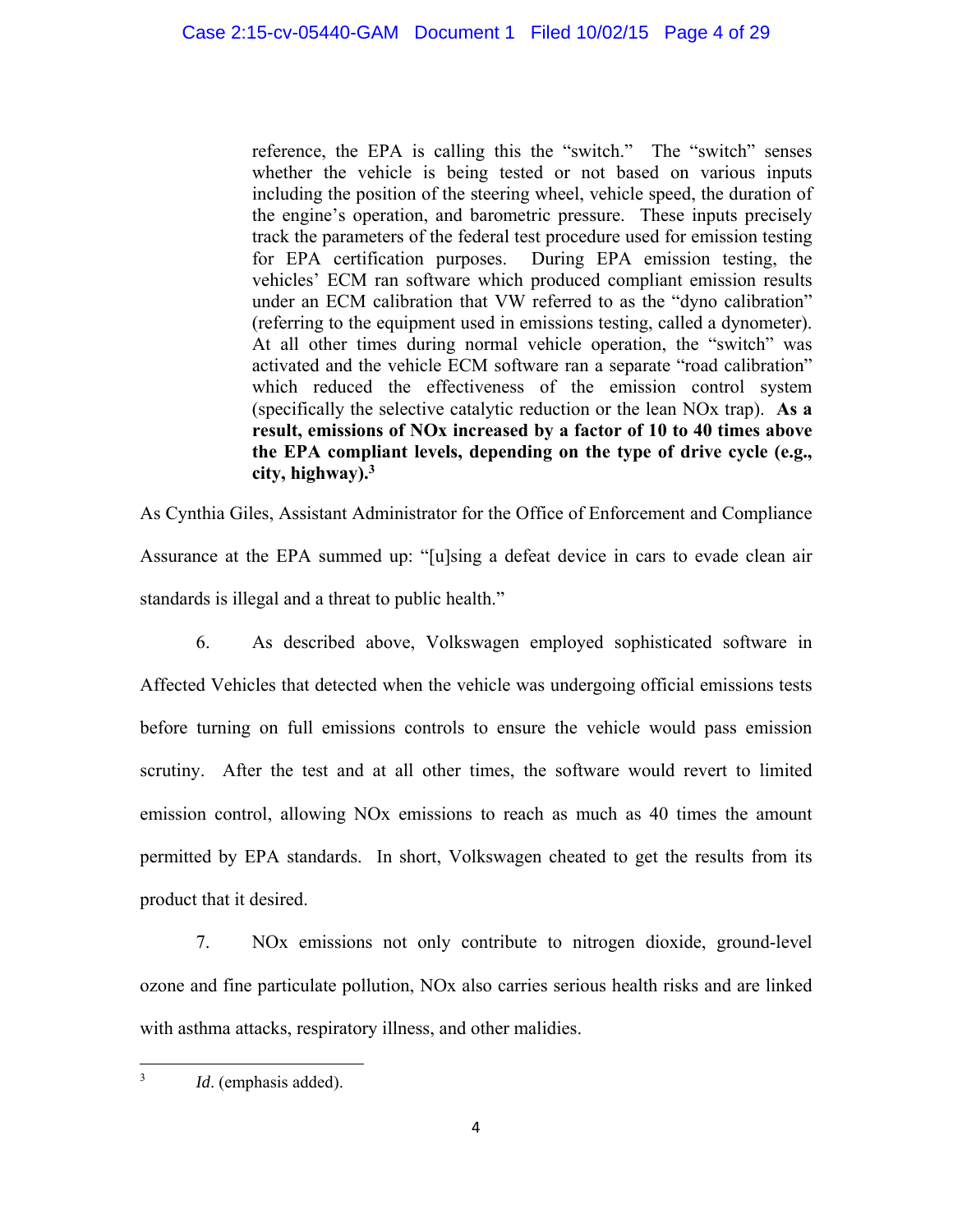#### Case 2:15-cv-05440-GAM Document 1 Filed 10/02/15 Page 5 of 29

8. If concealing the true emissions profile of the Affected Vehicles were not enough, Volkswagen compounded the deception by charging Plaintiff and members of both Classes a significant premium and an increased amount for the Affected Vehicles. For example, the highest level gas Jetta SE has a base MSRP of \$20,095, while the Clean Diesel TDI SEL carries an MSRP of \$26,410, representing a \$6,315 premium. Volkswagen collected such premiums across its entire affected vehicle fleet, as represented by the following chart:

| <b>Model</b>     | <b>Base MSRP</b> | <b>Mid-level MSRP</b> | <b>Top-Line MSRP</b> |
|------------------|------------------|-----------------------|----------------------|
| <b>VW Jetta</b>  | \$2,860          | \$4,300               | \$6,315              |
| <b>VW Beetle</b> | \$4,635          | n/a                   | \$2,640              |
| VW Golf          | \$2,950          | \$1,000               | \$1,000              |
| <b>VW Passat</b> | \$5,755          | \$4,750               | \$6,855              |
| Audi A3          | \$2,805          | \$3,095               | \$2,925              |

9. Now, with the truth about Volkswagen's deception in the open and as a result of Volkswagen's conduct, the value of Affected Vehicles will drop significantly. Already, the EPA has initiated a recall covering roughly 482,000 Affected Vehicles sold in the United States since 2009 that will require Volkswagen to make the vehicles compliant with EPA emissions requirements at all times during normal operation. To do so, however, will require substantially reducing the power and efficiency of the vehicle, causing Plaintiff and members of both Classes to suffer actual harm and damages as the Affected Vehicles will no longer perform as they did when purchased and as advertised, which, in turn, will both diminish the value of every affected vehicle, including reducing the residual value of leased vehicles, thereby causing lessees to incur additional damages, not to mention causing owners and lessees of Affected Vehicles to pay more for fuel.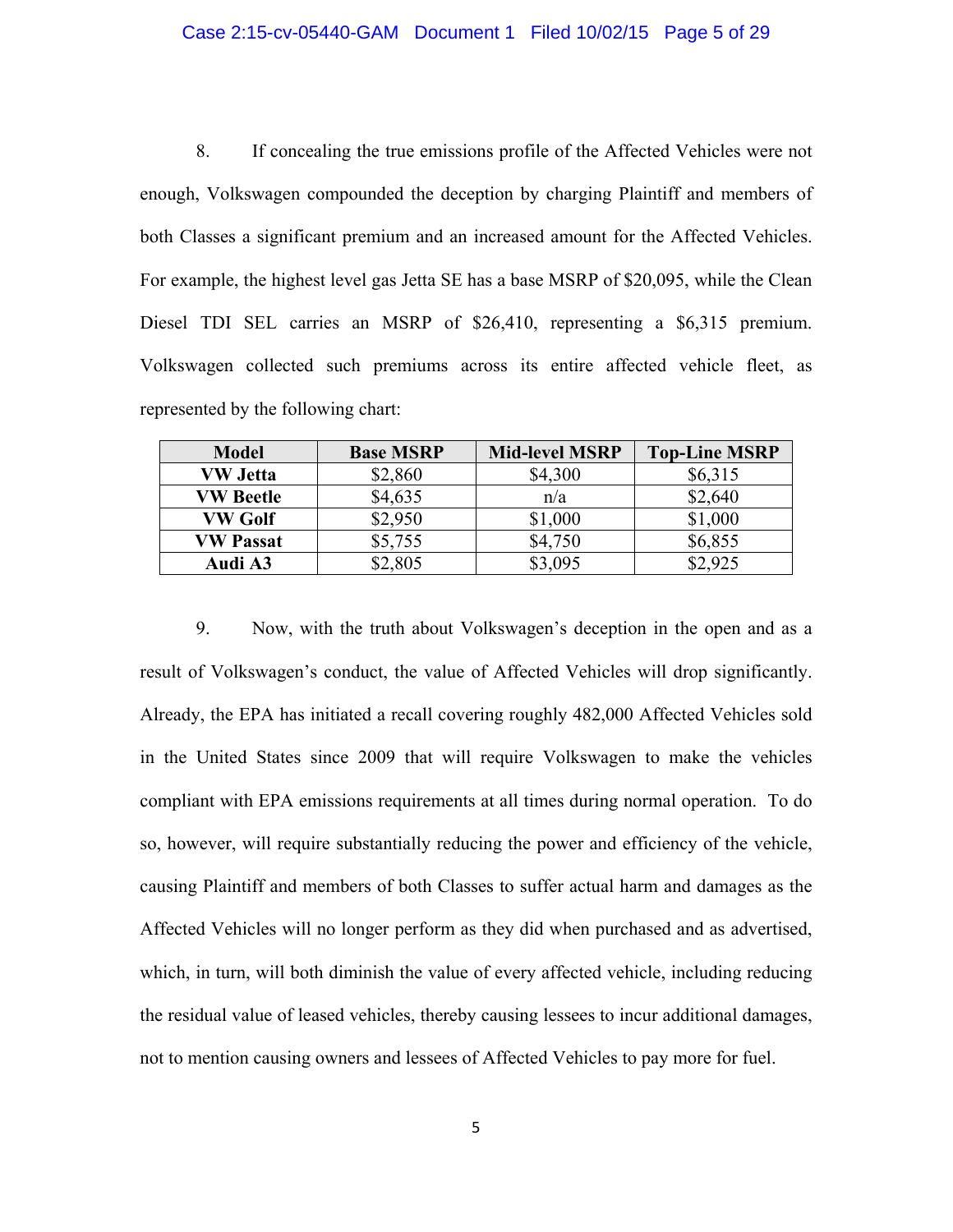#### Case 2:15-cv-05440-GAM Document 1 Filed 10/02/15 Page 6 of 29

10. As recent as September 20, 2015, Volkswagen conceded the truth of the EPA allegations to U.S. regulators, admitting that it programmed its cars to detect when the vehicles were tested and adjust the running of the diesel engines to hide the true emissions. More recently, on September 23, 2015, Volkswagen Chief Executive Martin Winterkorn resigned his position over the matter, after apologizing for breaking the trust of Volkswagen customers and the public.

11. Accordingly, Volkswagen intentionally breached federal and state law as well as EPA rules and regulations by selling in the United States its vehicles containing devices that purposefully evaded federal and state laws, concealing from plaintiff and members of both Classes that its Affected Vehicles emit in excess of the allowable limits of pollutants under normal operating conditions, in some cases over 40 times the allowable limits, causing Plaintiff and members of both Classes to suffer damages. Had Plaintiff and members of both Classes been apprised of the "defeat device" at the time of purchase or lease of the Affected Vehicles, they would not have purchased or leased the vehicle or paid significantly less than the premium they did pay.

## **JURISDICTION AND VENUE**

12. Jurisdiction is proper in this Court pursuant to the Class Action Fairness Act, 28 U.S.C. § 1332(d), since the proposed Classes consists of 100 or more members; the aggregate amount in controversy exceeds \$5,000,000, exclusive of interest and costs; and minimal diversity exists.

13. Venue is proper in the Eastern District of Pennsylvania under 28 U.S.C. § 1391 because a substantial part of the events or omissions giving rise to these claims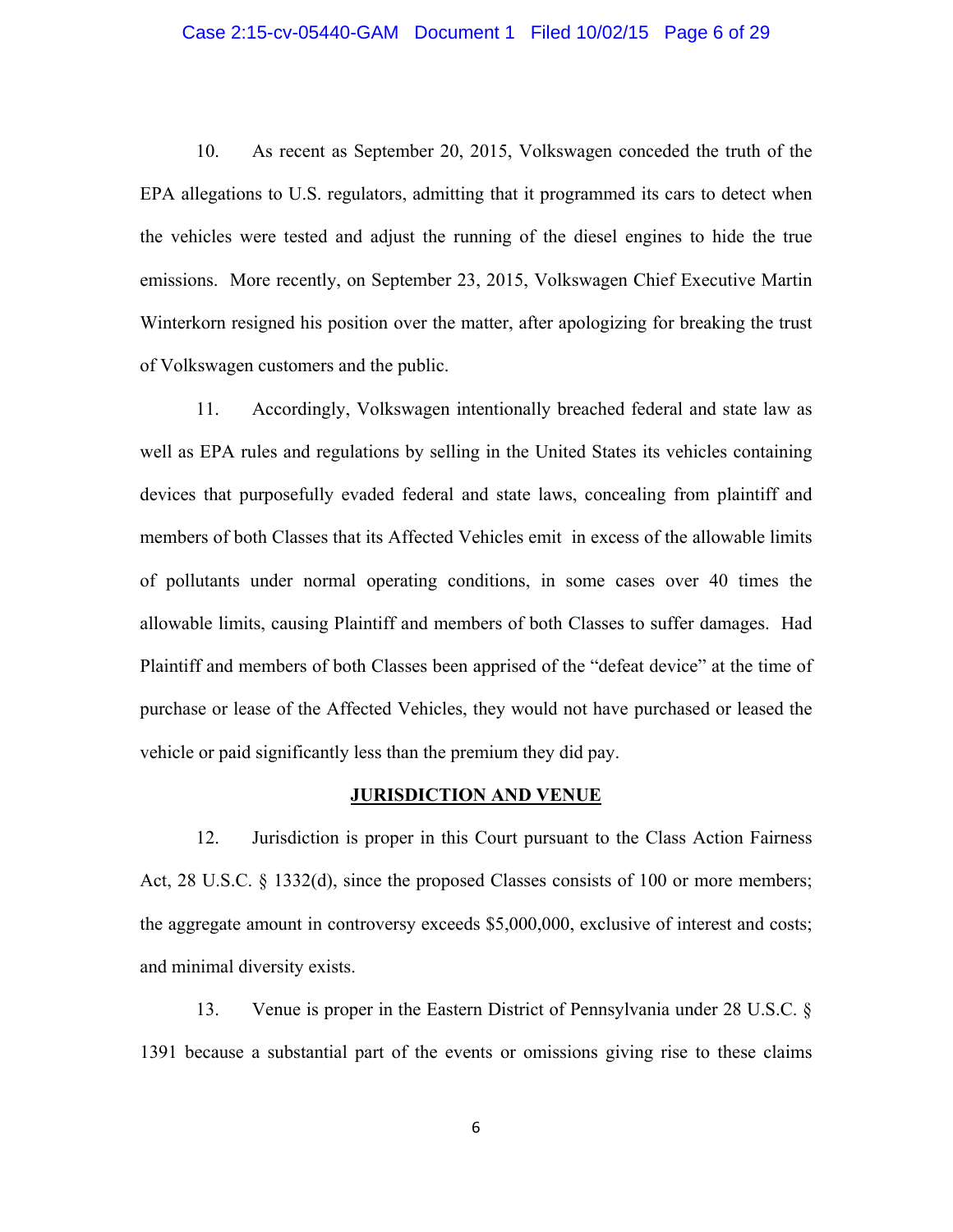#### Case 2:15-cv-05440-GAM Document 1 Filed 10/02/15 Page 7 of 29

occurred in this district. Plaintiffs Paul and Mary Ann Beltz reside in this District and purchased their Affected Vehicle in this District. Plaintiff Philip Fugate purchased his Affected Vehicle in this District. Volkswagen has marketed, advertised, sold, and leased Affected Vehicles within this District.

#### **PARTIES**

14. Plaintiff Philip Fugate resides in Princeton, Mercer County, New Jersey. In March, 2015, he purchased a brand new 2014 Jetta TDI from Piazza Volkswagen of Langhorne, an authorized Volkswagen dealer in Langhorne, Pennsylvania.

15. Paul and Mary Ann Beltz are husband and wife who reside in Perkasie, Bucks County, Pennsylvania. In February 2012, they purchased a 2012 Jetta Sportwagen TDI from Thompson Volkswagen, and authorized Volkswagen dealer in Warrington, Pennsylvania.

16. At the time Plaintiff Fugate purchased the vehicle, he relied upon the representations of Volkswagen that its product was compliant with EPA requirements and was completely unaware that Volkswagen intentionally equipped his Jetta with an emissions control "defeat device" in order to ensure the vehicle received EPA certification and passed emissions tests, despite at all other times emitting 40 times the amount of pollutants allowed by law. Volkswagen's use of the "defeat device" has caused Plaintiff out-of-pocket loss, future attempted repairs, and has diminished the value of his vehicle.

17. At the time Plaintiffs Paul and Mary Ann Beltz purchased their vehicle, they relied upon the representations of Volkswagen that its product was compliant with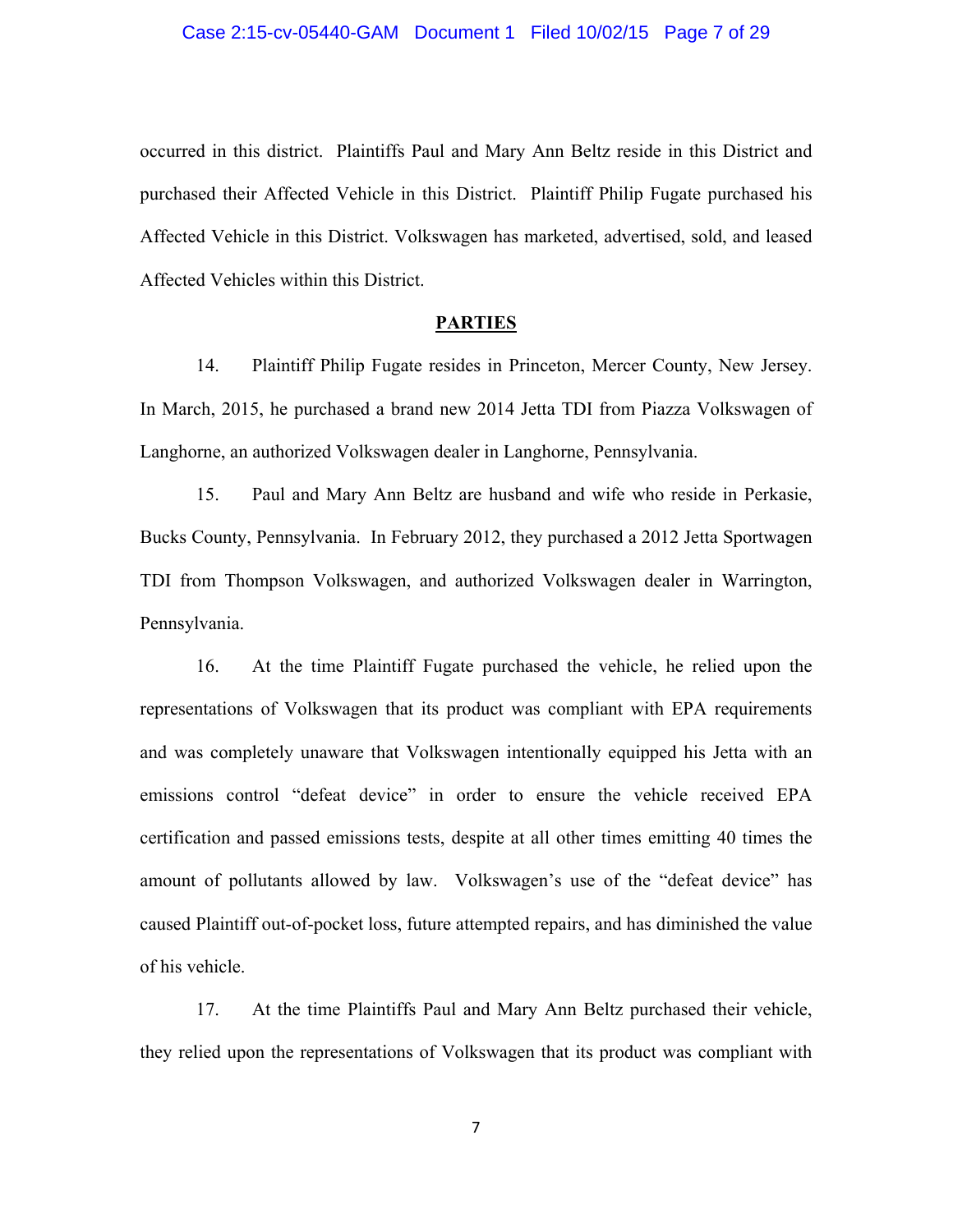#### Case 2:15-cv-05440-GAM Document 1 Filed 10/02/15 Page 8 of 29

EPA requirements and was completely unaware that Volkswagen intentionally equipped their Jetta Sportwagen with an emissions control "defeat device" in order to ensure the vehicle received EPA certification and passed emissions tests, despite at all other times emitting 40 times the amount of pollutants allowed by law. Volkswagen's use of the "defeat device" has caused Plaintiffs out-of-pocket loss, future attempted repairs, and has diminished the value of their vehicle.

18. Similarly, Volkswagen knew about and intentionally installed the "defeat device" without disclosing the presence and effect of the device to Plaintiffs. Thus, Plaintiffs purchased their vehicles on the reasonable, mistaken belief in reliance upon Volkswagen that their vehicles not only complied with United States emissions standards and were properly EPA certified, but would have retained all of their operating characteristics throughout the vehicles' useful life.

19. Moreover, Plaintiffs selected and ultimately purchased their Jetta TDI and Jetta Sportwagen based on what they learned of the "Clean Diesel" system through Volkswagens advertisements and representations. More specifically, the reason they purchased the Jetta and not another vehicle, was their understanding, informed by Volkswagen's marketing, that Volkswagen's "Clean Diesel" system had superior performance and a lessened impact on the environment when compared with other similar vehicles due to lower emissions. This understanding was informed by Volkswagen's website along with Volkswagen product brochures, including a Jetta brochure they were given at the dealership along with representations of Volkswagen's "Clean Diesel" system made by Volkswagen salesmen. They also learned about the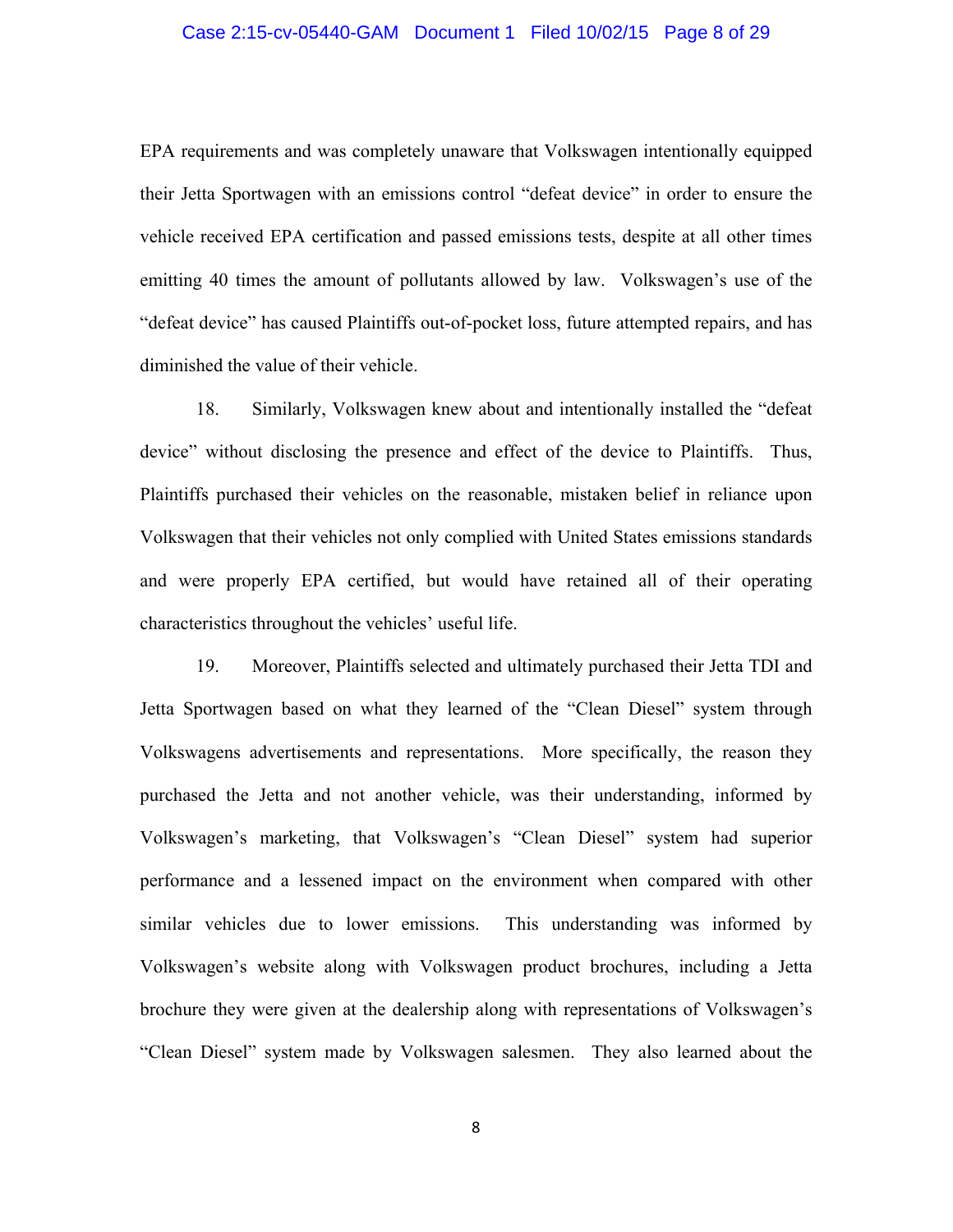#### Case 2:15-cv-05440-GAM Document 1 Filed 10/02/15 Page 9 of 29

purported benefits of Volkswagen's "Clean Diesel" system from Volkswagen television and radio advertisements, which characterized Volkswagen's "Clean Diesel" system as environmentally safe, powerful, and fuel efficient, which was consistent with all other representations made by Volkswagen to Plaintiffs.

20. Plaintiffs relied upon Volkswagen's "Clean Diesel" marketing that touted the engine system as environmentally friendly given that it was clean-running with low emissions, but also efficient and powerful. They never saw any advertisements or representations containing disclosure of Volkswagen's use of a "defeat device" or that Volkswagen cheated its certification of EPA compliance. Indeed, if Volkswagen had disclosed that the "Clean Diesel" system actually emitted 40 times the allowable levels of pollutants, such as NOx, Plaintiffs would not have purchased their Jettas.

21. Accordingly, Plaintiffs and members of each Class have suffered an ascertainable loss as a result of Volkswagen's misrepresentations and omissions pertaining to the "Clean Diesel" system, including, out-of-pocket losses and future attempted repairs, future additional fuel costs, as well as reduced performance and diminished value of the vehicle as well as other damages to be quantified and determined.

22. At no point did Volkswagen or any of its agents, dealers or representatives disclose to Plaintiffs and members of the three Classes of the existence of the "defeat device" prior to purchase.

23. Volkswagen Group of America, Inc. is a corporation conducting business in all 50 states and is organized under the laws of New Jersey, maintaining its principal place of business in Herndon, Virginia. At all times relevant to this case, Volkswagen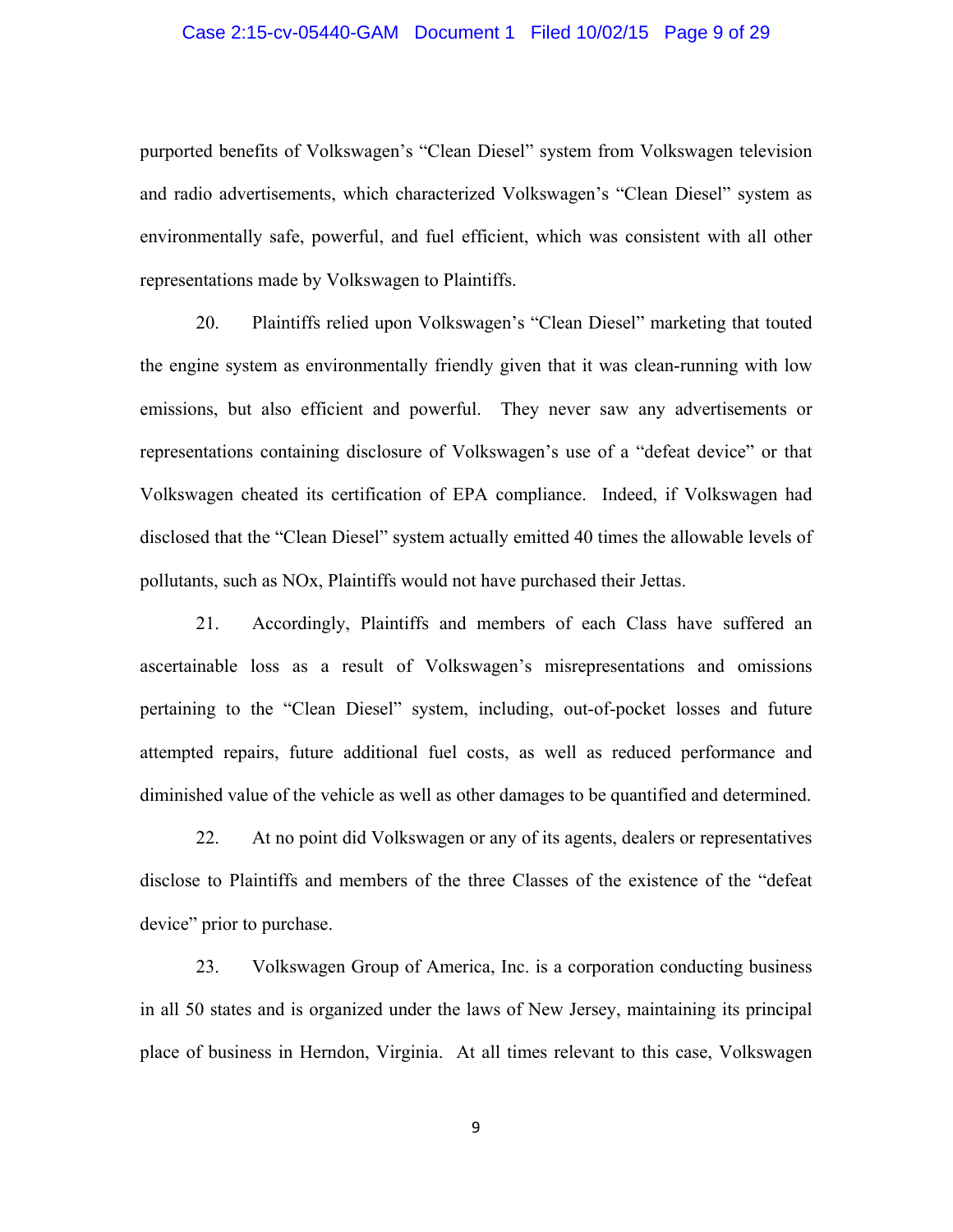#### Case 2:15-cv-05440-GAM Document 1 Filed 10/02/15 Page 10 of 29

marketed, manufactured, sold, distributed, leased, and warranted the affected vehicle under the Volkswagen and Audi brands throughout the United States. Volkswagen and/or its agents designed, engineered, manufactured, installed, and serviced the Clean Diesel engine systems in the Affected Vehicles, which included the "defeat device."

24. Volkswagen AG is a foreign for-profit corporation with its principal place of business at 38436 Wolfsburg, Germany. Volkswagen AG is among the world's largest manufacturers, owning and controlling Volkswagen and Audi brands among others. Volkswagen AG designs, manufactures, tests, markets, distributes, and sells the Affected Vehicles. Volkswagen AG delivers its products into the stream of commerce and does so with the expectation that its products will be purchased by consumers in the United States.

#### **TOLLING OF THE STATUTE OF LIMITATIONS**

25. As described herein, Plaintiffs and members of the Classes were prevented by Volkswagen from learning about Volkswagen's deception over its Clean Diesel engine system and its use of the "defeat device" in the Affected Vehicles. Volkswagen's deception was only brought to light through EPA and California Air Resources Board investigations. Volkswagen hid its tracks by manipulating complex software. Indeed the very function of the "defeat device" prevented members of both Classes from learning of the deception, not to mention regulators. Accordingly, Plaintiffs and members of the Classes were unable to learn, through the exercise of reasonable diligence, that Volkswagen was hiding the conduct complained of herein.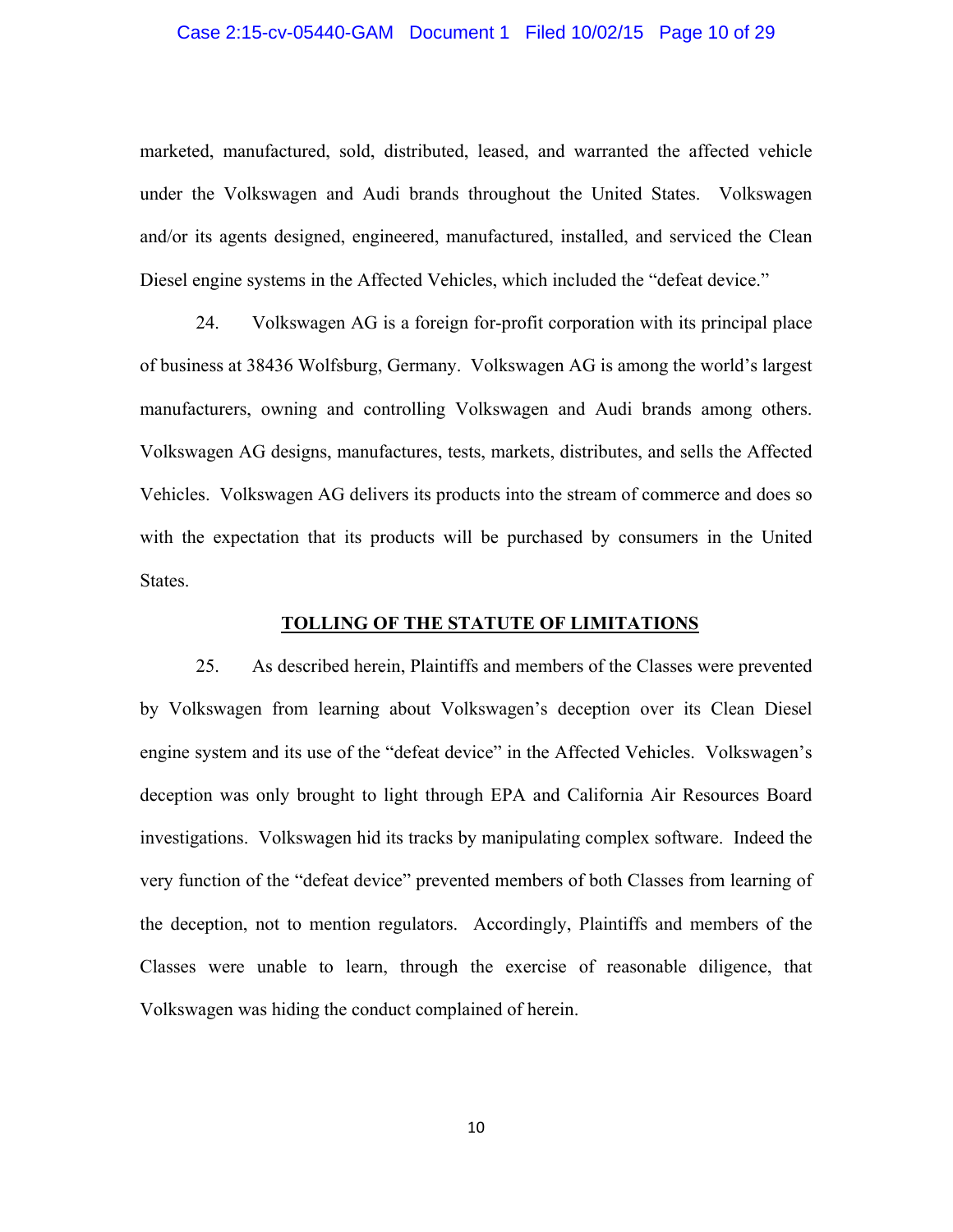#### Case 2:15-cv-05440-GAM Document 1 Filed 10/02/15 Page 11 of 29

26. Indeed, neither Plaintiffs nor members of the Classes discovered or knew of Volkswagen's concealment of the true emissions profile for the "Clean Diesel" engine system, which contradicted Volkswagen's marketing and representations of the system as environmentally sound, efficient, and powerful.

27. Volkswagen is estopped from relying on any statues of limitations in light of its continuous obligation to apprise Plaintiffs and members of the Classes of Volkswagen's conscious, affirmative concealment of the true emissions profile of its "Clean Diesel" engine system.

#### **CLASS ACTION ALLEGATIONS**

28. Plaintiffs bring this action and seek to certify and maintain it as a class action under Rules 23(a); (b)(1) and/or (b)(2); and (b)(3) of the Federal Rules of Civil Procedure on behalf of themselves and a Nationwide Class (the "Nationwide Class") defined as follows:

All persons or entities in the United States who are current or former owners and/or lessees of one or more Defective Vehicles in the United States, which include, but are not limited to, 2009-2015 VW Jetta, 2009-2015 VW Beetle, 2009-2015 VW Golf, 2014-2015 VW Passat, and 2009-2015 Audi A3.

29. Plaintiff Philip Fugate seeks to represent the following statewide class or

subclass (the "New Jersey Class") defined as follows:

All persons in the State of New Jersey who are current or former owners and/or lessees of one or more Defective Vehicles in the United States, which include, but are not limited to, 2009-2015 VW Jetta, 2009-2015 VW Beetle, 2009-2015 VW Golf, 2014-2015 VW Passat, and 2009-2015 Audi A3.

30. Plaintiffs Paul and Mary Ann Beltz seek to represent the following

statewide class or subclass (the "Pennsylvania Class") defined as follows: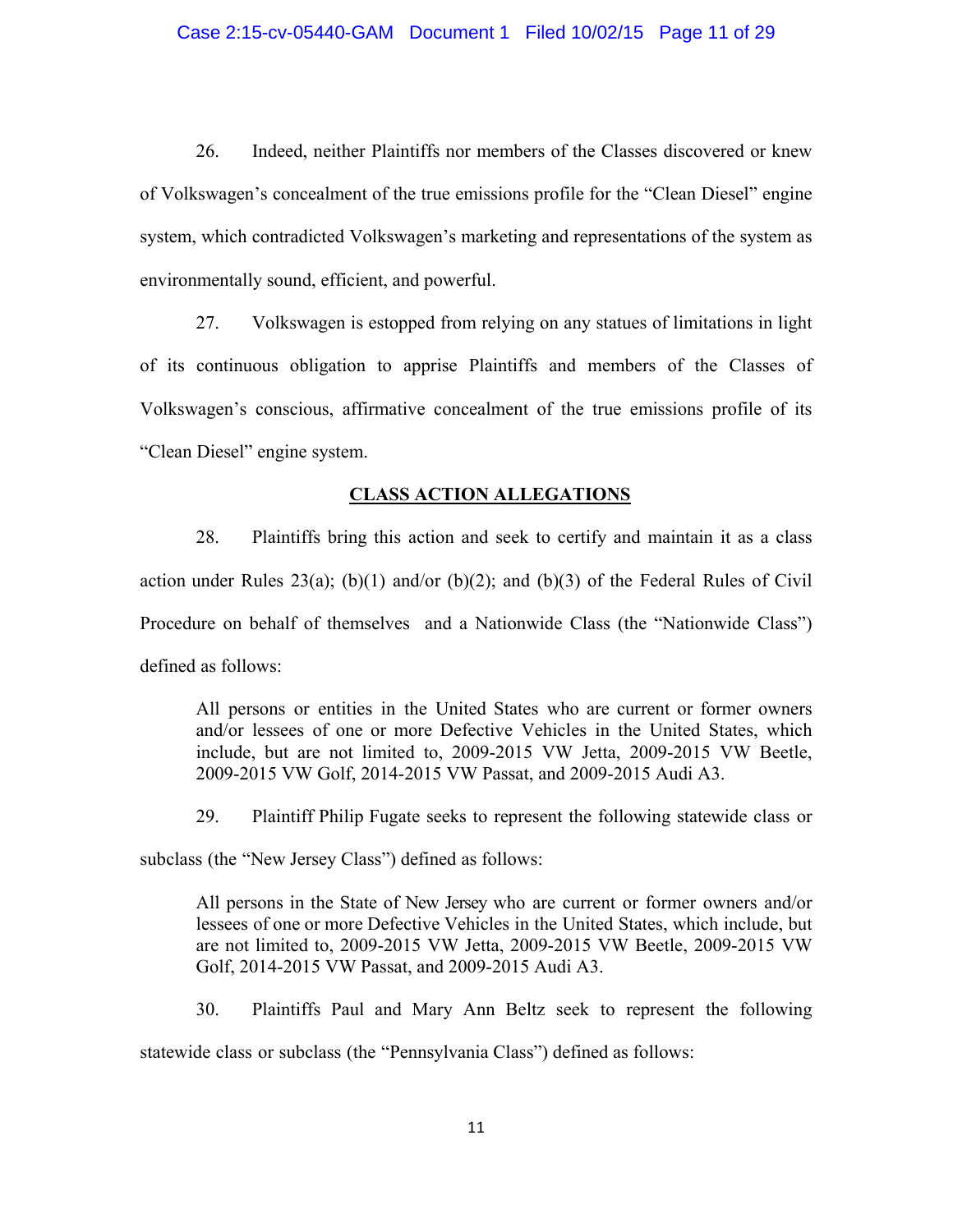All persons in the Commonwealth of Pennsylvania who are current or former owners and/or lessees of one or more Defective Vehicles in the United States, which include, but are not limited to, 2009-2015 VW Jetta, 2009-2015 VW Beetle, 2009-2015 VW Golf, 2014-2015 VW Passat, and 2009-2015 Audi A3.

- 31. Excluded from the Classes are:
	- a. Defendants, including any entity or division in which Defendants have a controlling interest, along with their legal representatives, employees, officers, directors, assigns, heirs, successors, and wholly or partly owned subsidiaries or affiliates;
	- b. the Judge to whom this case is assigned, the Judge's staff, and the Judge's immediate family;
	- c. all governmental entities; and
	- d. those persons who have suffered personal injuries as a result of the facts alleged herein.

32. Plaintiffs reserve the right to amend the definitions of classes if discovery and further investigation reveal that any Class should be expanded, divided into additional subclasses, or modified in any other way.

## **NUMEROSITY AND ASCERTAINABILITY**

33. This action meets the numerosity requirement of Fed. R. Civ. P.  $23(a)(1)$ , given that there are hundreds of thousands of Affected Vehicles and owners, that are geographically dispersed, making individual joinder of class members' respective claims impracticable. While the precise number of members of the Classes is not yet known, the precise number can be ascertained from Volkswagen's books and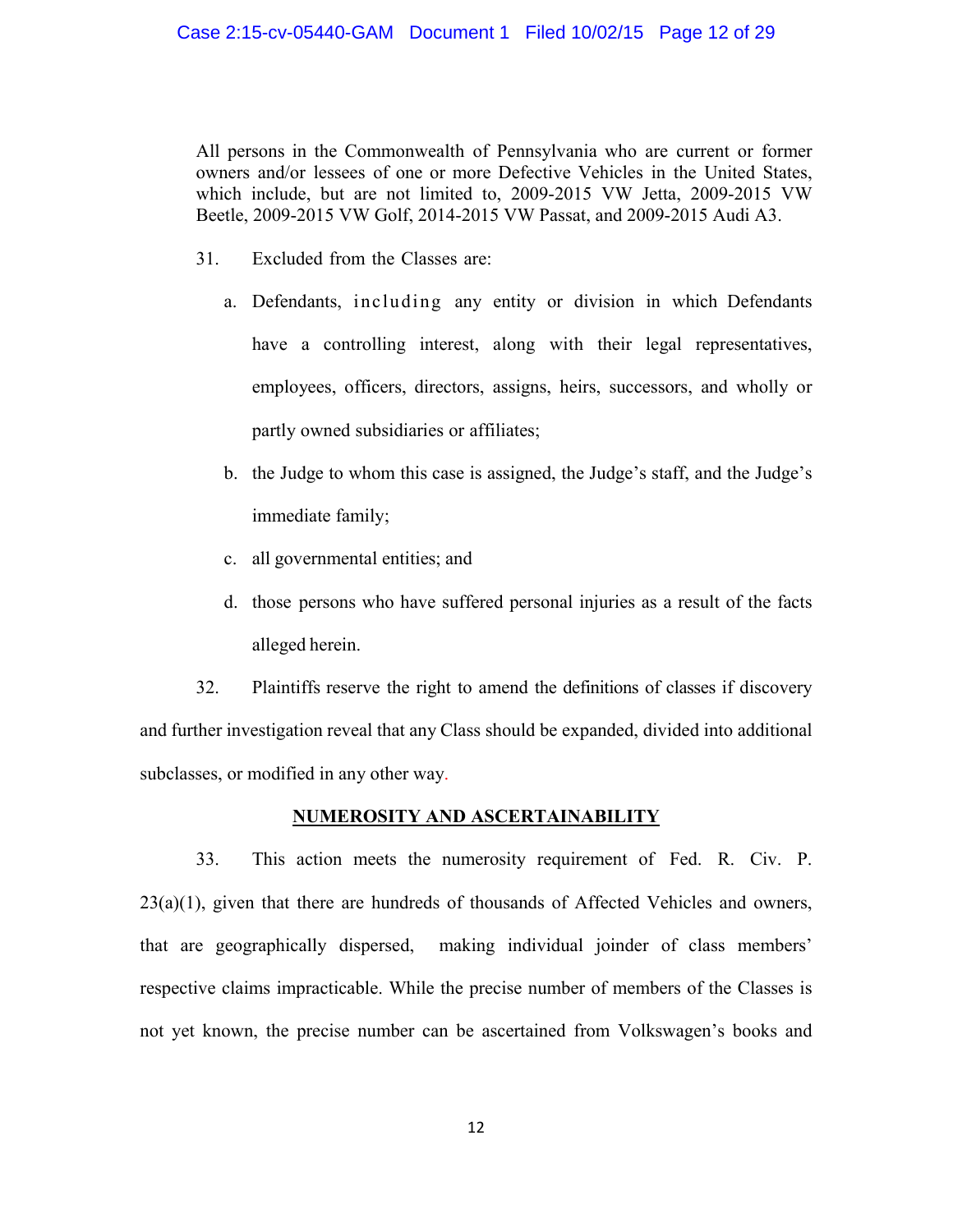#### Case 2:15-cv-05440-GAM Document 1 Filed 10/02/15 Page 13 of 29

records and through discovery. Finally, members of the Classes can be notified of the pendency of this action by Court-approved notice methods.

#### **TYPICALITY**

34. Pursuant to Federal Rules of Civil Procedure 23 (a)(3), Plaintiffs' claims are typical of the claims of members of the Classes, and arise from the same course of conduct by Volkswagen. Plaintiffs, like all members of the Classes, have been damaged by Volkswagen's misconduct in that they have incurred losses relating to the "defeat devices" and Volkswagen's related misrepresentations and concealments. Furthermore, the factual bases of Volkswagen's misconduct are common to all members of the Classes and represent a common thread of misconduct resulting in injury to all members of the Classes. The relief Plaintiffs seek is typical of the relief sought for absent members of the Classes.

#### **ADEQUACY OF REPRESENTATION**

35. Plaintiffs will serve as fair and adequate class representatives as their interests, as well as the interests of their counsel, do not conflict with the interest of other members of the Classes they seek to represent. Further, Plaintiffs have retained counsel who are competent and experienced in class action litigation.

36. Plaintiffs and their counsel are committed to vigorously prosecuting this action on behalf of the Classes.

## **PREDOMINANCE OF COMMON ISSUES**

37. There are numerous questions of law and fact common to Plaintiffs and members of the Classes that predominate over any question affecting only individual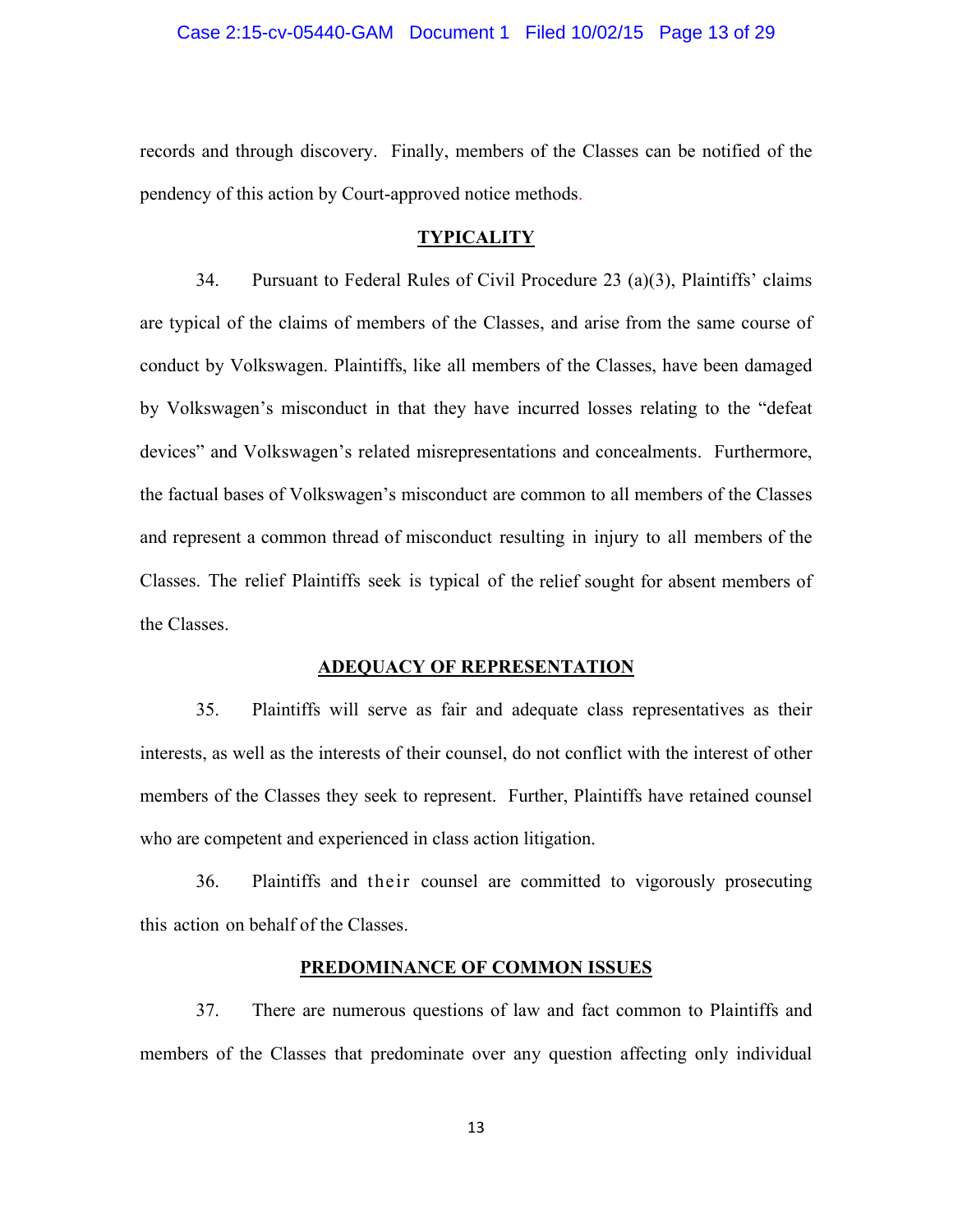#### Case 2:15-cv-05440-GAM Document 1 Filed 10/02/15 Page 14 of 29

members of the Classes, the answers to which will advance resolution of the litigation as to all members of the Classes. These common legal and factual issues include the following:

- a. Whether Volkswagen engaged in the conduct alleged herein;
- b. Whether Affected Vehicles contained the illegal "defeat devices;"
- c. Whether Volkswagen designed, manufactured, advertised, marketed, distributed, leased, sold or otherwise placed Affected Vehicles into the United States stream of commerce;
- d. Whether the Clean Diesel engine system contains a defect that does not comply with U.S. regulatory requirements;
- e. Whether Clean Diesel engine systems can be made to comply with U.S. regulatory requirements without substantially reducing the performance and efficiency of the Affected Vehicles;
- f. The extent to which Volkswagen knew about the "defeat device" between 2009 to the present;
- g. Whether Volkswagen's conduct violates consumer protection statutes, warranty laws, and other laws as set forth herein;
- h. Whether Plaintiffs and members of the Classes overpaid for their Affected Vehicles;
- i. Whether Affected Vehicles suffered a diminution of value as a result of Volkswagen's deceptive business practices;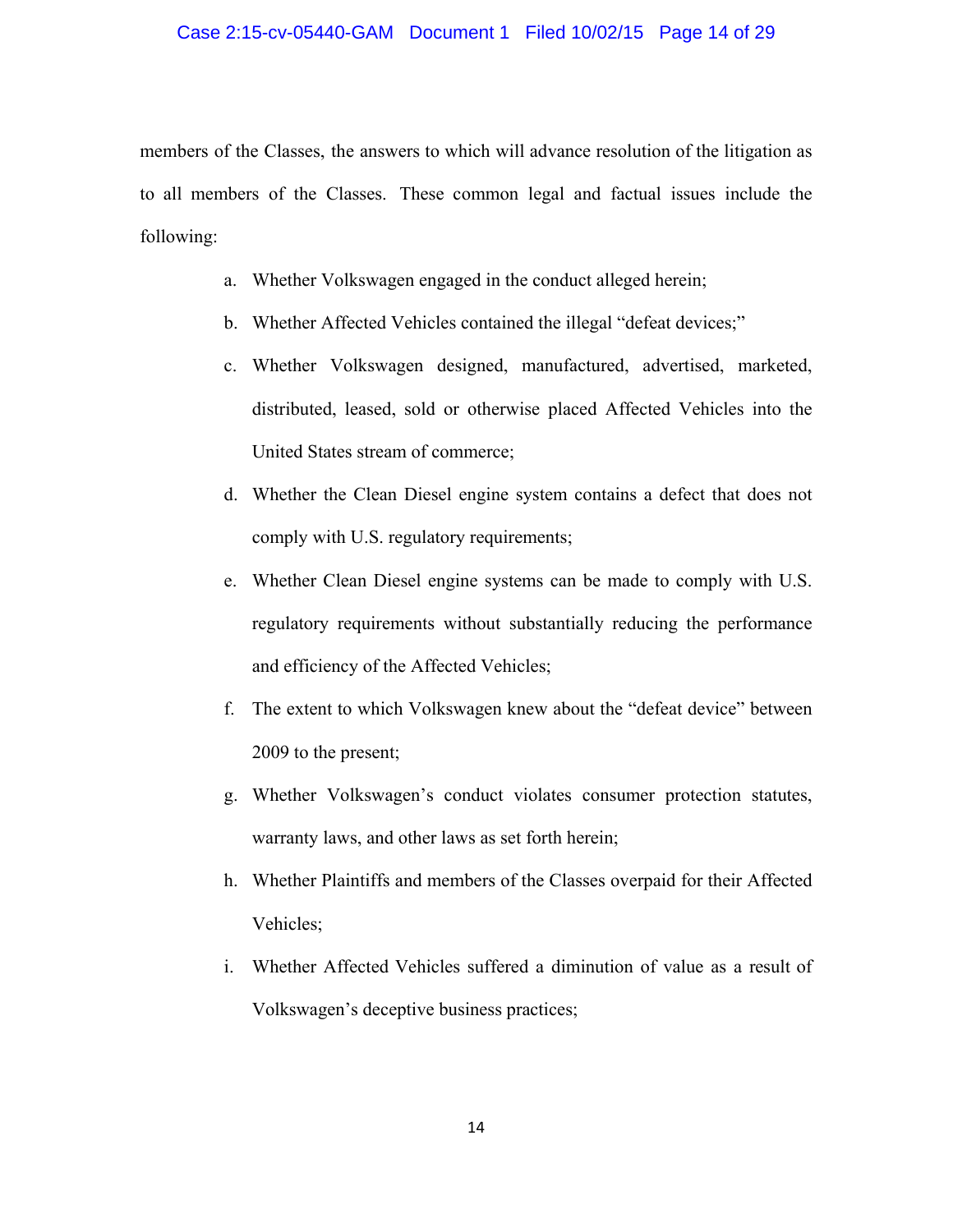- j. Whether Volkswagen made unlawful and misleading representations or material omissions with respect to the Affected Vehicles;
- k. Whether Plaintiffs and other members of the Classes are entitled to equitable relief, including, but not limited to, restitution or injunctive relief; and
- l. Whether Plaintiffs and other members of the Classes are entitled to damages and other monetary relief, and if so, in what amount.

#### **SUPERIORITY**

38. The class action mechanism is superior to any other available means of the fair and efficient adjudication of this case. Further, no unusual difficulties are likely to be encountered in the management of this class action. The damages suffered by Plaintiffs and members of the Classes are relatively small when compared to the burden and expense required to individually litigate each claim against Volkswagen. Therefore, it is impracticable for Plaintiffs and members of the Classes to individually litigate their respective claims for Volkswagen's complained-of conduct. To do so would risk inconsistent or contradictory judgments and increase delays and expense to parties and the court. Conversely, the class action mechanism presents considerably less management challenges and provides the efficiency of a single adjudication and comprehensive oversight by a single court.

# **DECLARATORY AND INJUNCTIVE RELIEF**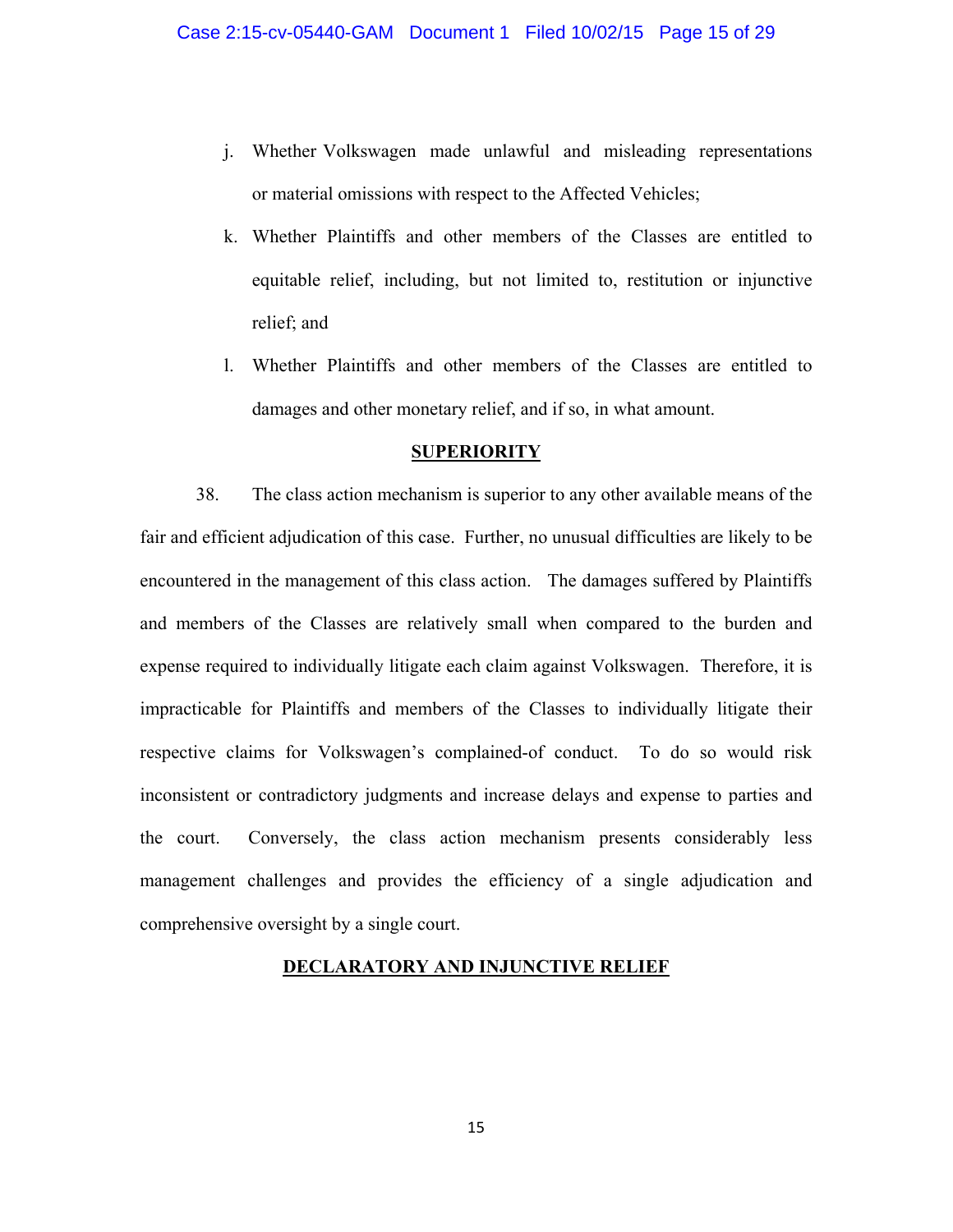39. Since Volkswagen has acted or refused to act on grounds generally applicable to Plaintiffs and members of the Classes, final injunctive and declaratory relief is appropriate with respect to the Class as a whole.

#### **CLAIMS FOR RELIEF**

## **COUNT I FRAUD BY CONCEALMENT**

40. Plaintiffs and members of the Classes incorporate by reference all preceding allegations as though fully set forth herein.

41. Plaintiffs assert this claim on behalf of themselves and the Nationwide Class.

42. Volkswagen intentionally concealed and suppressed material facts concerning the quality and character of the Affected Vehicles. Volkswagen engaged in deception to evade federal and state vehicle emissions standards by installing the "defeat device" software which was designed by Volkswagen to conceal its vehicles' emissions of the pollutants.

43. The software installed in the Affected Vehicles was fraudulently designed to be activated only during emissions testing. As Volkswagen intended, the Affected Vehicles passed emissions testing and received EPA certifications by way of deliberately false readings.

44. Plaintiffs and all Class members reasonably relied upon Volkswagen's false representations when deciding whether to purchase or lease the Affected Vehicles. Plaintiffs and the other members of the Classes had no way of knowing that Volkswagen's representations were false and misleading. At all times relevant hereto,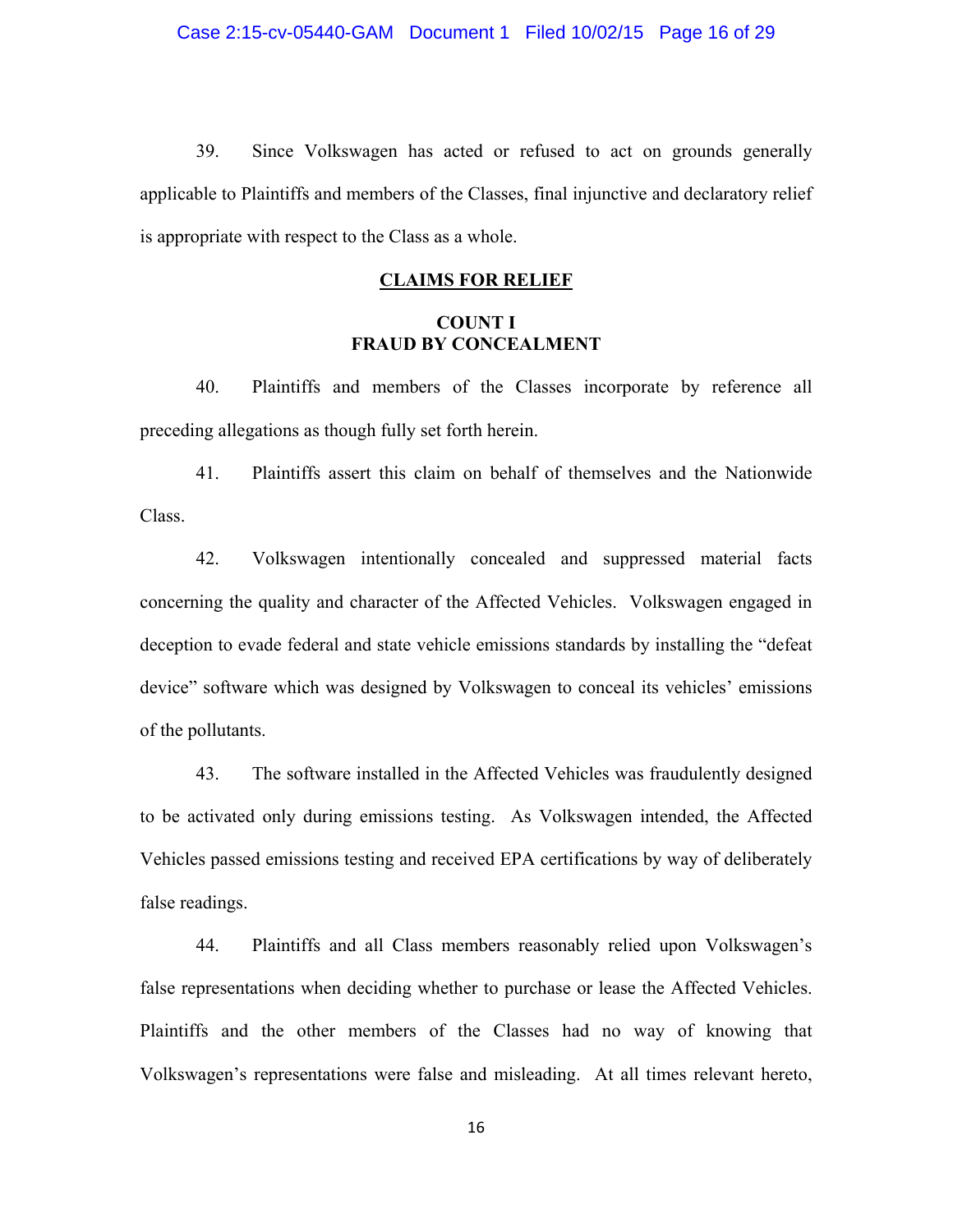#### Case 2:15-cv-05440-GAM Document 1 Filed 10/02/15 Page 17 of 29

Volkswagen acted to shield the truth from Plaintiffs and the other members of the Classes.

45. Volkswagen also took steps to ensure that its employees did not reveal the details of its deception to regulators or consumers, including Plaintiffs and the other members of the Classes. Volkswagen took those steps to falsely assure purchasers and lessors of its new and used vehicles, including Plaintiffs and the other members of the Classes, that Volkswagen was a reputable manufacturer that complies with all state and federal laws.

46. Volkswagen's false representations were material to Plaintiffs and the other members of the Classes because the representations concerned the quality of the Affected Vehicles, compliance with federal and state laws and regulations pertaining to clean air emissions, and the monetary value of the Affected Vehicles.

47. Volkswagen had a duty to Plaintiffs and the members of the Classes to disclose the emissions deception it engaged in with respect to the Affected Vehicles. Having volunteered to provide information about the Affected Vehicles' emissions, performance and quality to Plaintiffs and the members of the Classes, Volkswagen had a duty to provide the whole truth including information about its "defeat device" software and the fact that the Affected Vehicles did not really meet federal and state standards for emissions.

48. Volkswagen intentionally and actively concealed and/or suppressed the material facts pertaining to the Affected Vehicles'' emissions in order to expand and protect its profits and to avoid the perception that its vehicles did not meet state and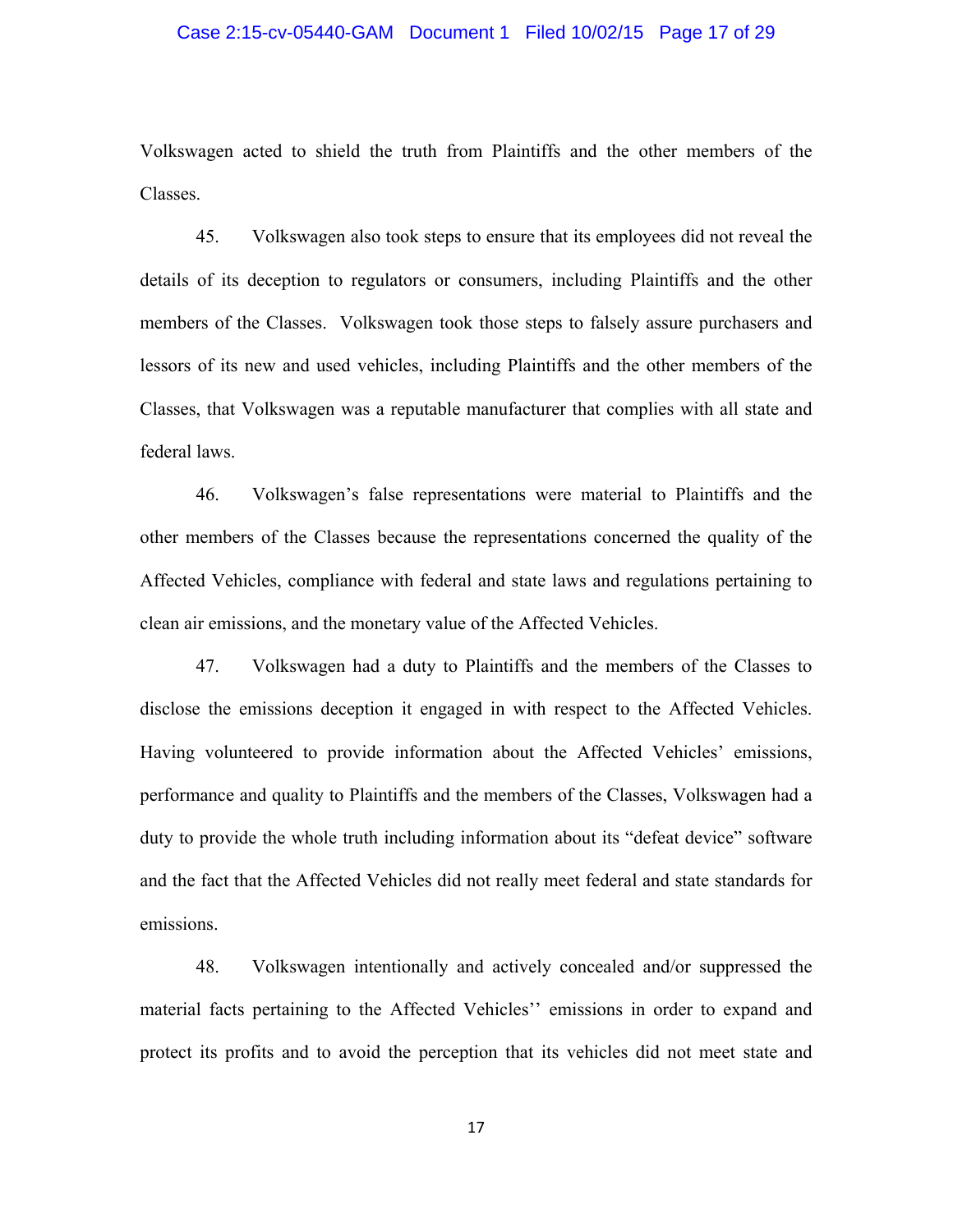## Case 2:15-cv-05440-GAM Document 1 Filed 10/02/15 Page 18 of 29

federal emissions standards. Volkswagen concealed these material facts at the expense of Plaintiffs and the members of the Classes.

49. Plaintiffs and the members of the Classes were unaware of the concealed material facts alleged above, and they would have acted differently if they had known those facts; they would not have purchased or leased the Affected Vehicles, would not have continued driving their heavily-polluting vehicles, or would have taken other justified affirmative steps in light of the information Volkswagen concealed from them.

50. As a direct result of Volkswagen's concealment of material facts, Plaintiffs and all members of the Classes have sustained damages including:

- a. Affected Vehicles owned or leased by Plaintiffs and other members of the Classes are diminished in value;
- b. Plaintiffs and all members of the Classes paid a premium price for the Affected Vehicles;
- c. Plaintiffs and all members of the Classes will lose the use of their Affected Vehicles for the period of time it takes Volkswagen to complete the recall repairs of the Affected Vehicles; and
- d. Plaintiffs and all members of the Pennsylvania Class will incur costs associated with decreased fuel efficiency and poorer performance due to the engine adjustment required to bring Affected Vehicles into compliance with EPA standards.

51. At all times relevant hereto, Volkswagen acted wantonly, maliciously, oppressively, deliberately, with intent to defraud, and in reckless disregard of the rights of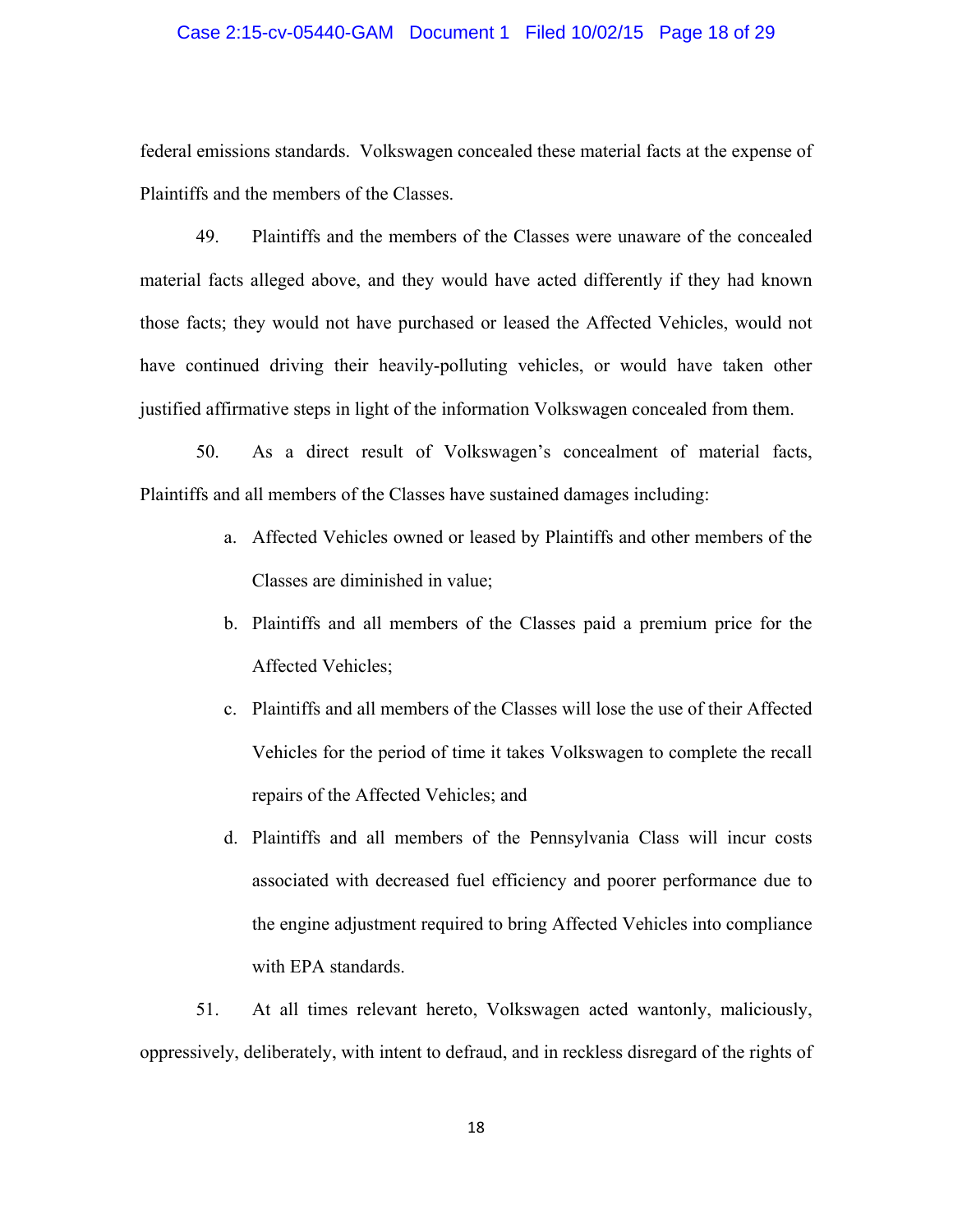Plaintiffs and the members of the Classes. Such egregious conduct warrants an award of punitive damages to deter such conduct in the future.

## **COUNT II UNJUST ENRICHMENT**

52. Plaintiffs and members of the Classes incorporate by reference all preceding allegations as though fully set forth herein.

53. Plaintiffs assert this claim on behalf of themselves and the Nationwide Class.

54. As a result of Volkswagen's unlawful and deceptive acts described herein, Volkswagen was enriched at the expense of Plaintiffs and members of the Classes.

55. Given the circumstances, it would contravene principles of equity to permit Volkswagen to retain the ill-gotten benefits it received from Plaintiffs and members of the Classes. Accordingly, it would be unjust and inequitable for Volkswagen to retain the benefit without restitution to Plaintiffs and members of the Classes for the monies paid to Volkswagen for the Affected Vehicles.

# **COUNT III BREACH OF CONTRACT**

56. Plaintiffs incorporate by reference all preceding allegations as though fully set forth herein.

57. Plaintiffs assert this claim on behalf of themselves and the Nationwide Class.

58. Volkswagen's misrepresentations and omissions alleged herein, including Volkswagen's failure to disclose the existence of the "defeat device" and/or defective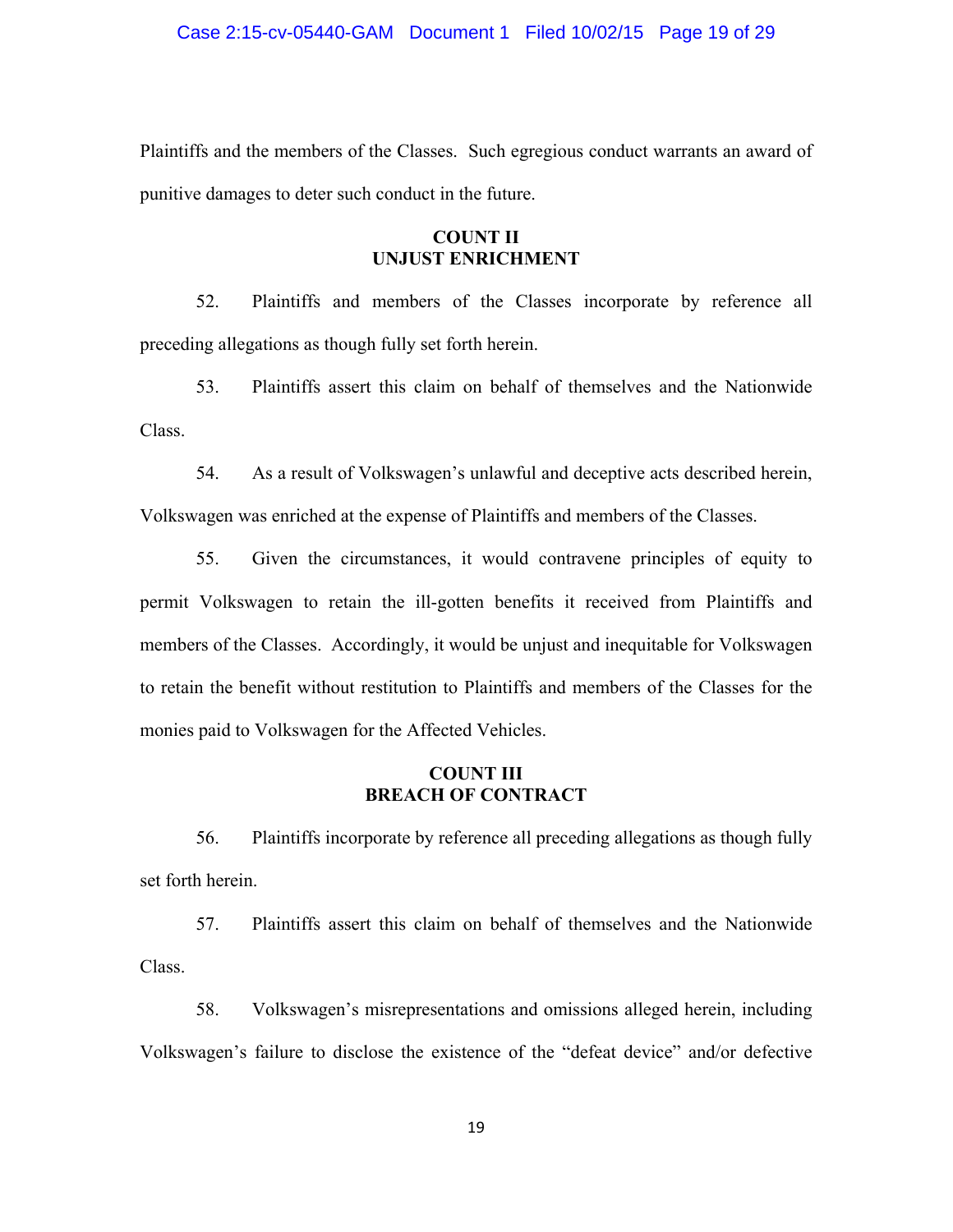#### Case 2:15-cv-05440-GAM Document 1 Filed 10/02/15 Page 20 of 29

design as alleged herein, caused Plaintiffs and members of the Classes to purchase or lease their Affected Vehicles.

59. Absent those misrepresentations and omissions, Plaintiffs and members of the Classes would not have purchased or leased those Affected Vehicles, would not have purchased or leased those Affected Vehicles at the prices they paid, and/or would have purchased or leased less expensive alternative vehicles that did not contain the "Clean Diesel" engine system and the "defeat device." Accordingly, Plaintiffs and members of the Classes overpaid for their Affected Vehicles and did not receive the benefit of their bargain.

60. Each and every sale or lease of the Affected Vehicles constitutes a contract between Volkswagen and the purchaser or lessee. Volkswagen breached these contracts by selling or leasing Plaintiffs and members of the Classes defective Affected Vehicles and by misrepresenting or failing to disclose the existence of the "defeat device," including information known to Volkswagen rendering each Affected Vehicle less safe and non-compliant with EPA rules, standards and regulations, and thus less valuable than vehicles not equipped with "Clean Diesel" engine systems and "defeat devices."

61. As a direct and proximate result of Volkswagen's breach of contract, Plaintiffs and members of the Classes have been damaged in an amount to be proven at trial, which shall include, but is not limited to, all compensatory damages, incidental and consequential damages, and other damages allowed by law.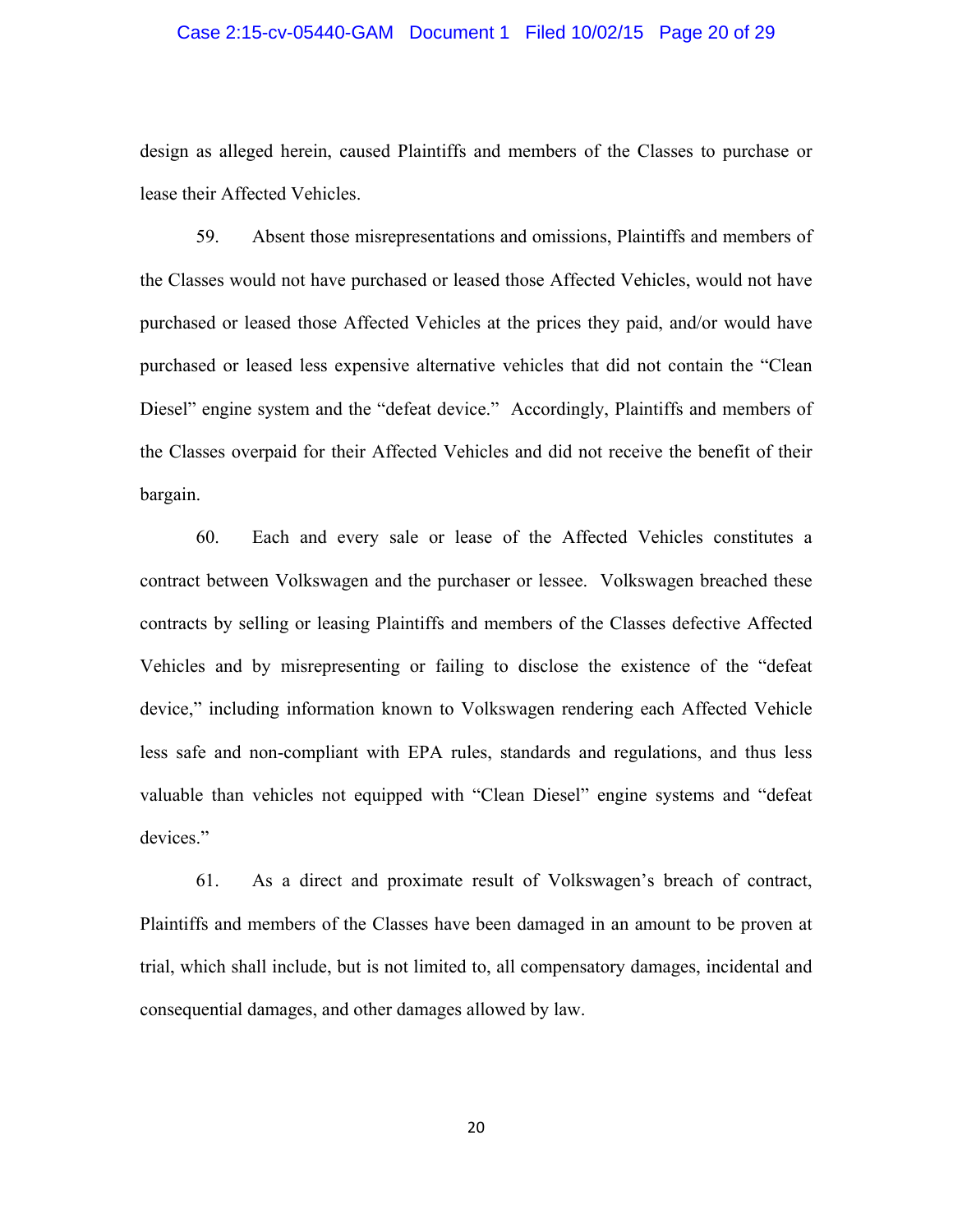## **COUNT IV BREACH OF WARRANTY**

62. Plaintiffs incorporate by reference all preceding allegations as though fully set forth herein.

63. Plaintiffs assert this claim on behalf of themselves and the Nationwide Class.

64. Through Volkswagen's public statements, descriptions of the Affected Vehicles, and promises relating to the Affected Vehicles, Volkswagen expressly warranted, among other things, that the Affected Vehicles were in compliance with EPA standards and therefore fit for their intended use.

65. These warranties came in the form of publicly-made written and verbal assurances, dissemination of uniform promotional information and other written and verbal communications that were intended to create demand for the Affected Vehicles but contained material misrepresentations.

66. In particular, Volkswagen made numerous representations, descriptions, and promises to Plaintiffs and all other Class members regarding the performance and emission controls of their diesel vehicles. However, Volkswagen was well aware that they had installed defeat devices in the Affected Vehicles and therefore knew or should have known that their representations, descriptions, and promises were false.

67. Plaintiffs and the Class reasonably relied on Volkswagen's representations in purchasing Affected Vehicles. Those vehicles, however, did not perform as warranted. Unbeknownst to Plaintiffs, those vehicles included devices that caused their emission reduction systems to perform at levels worse than advertised.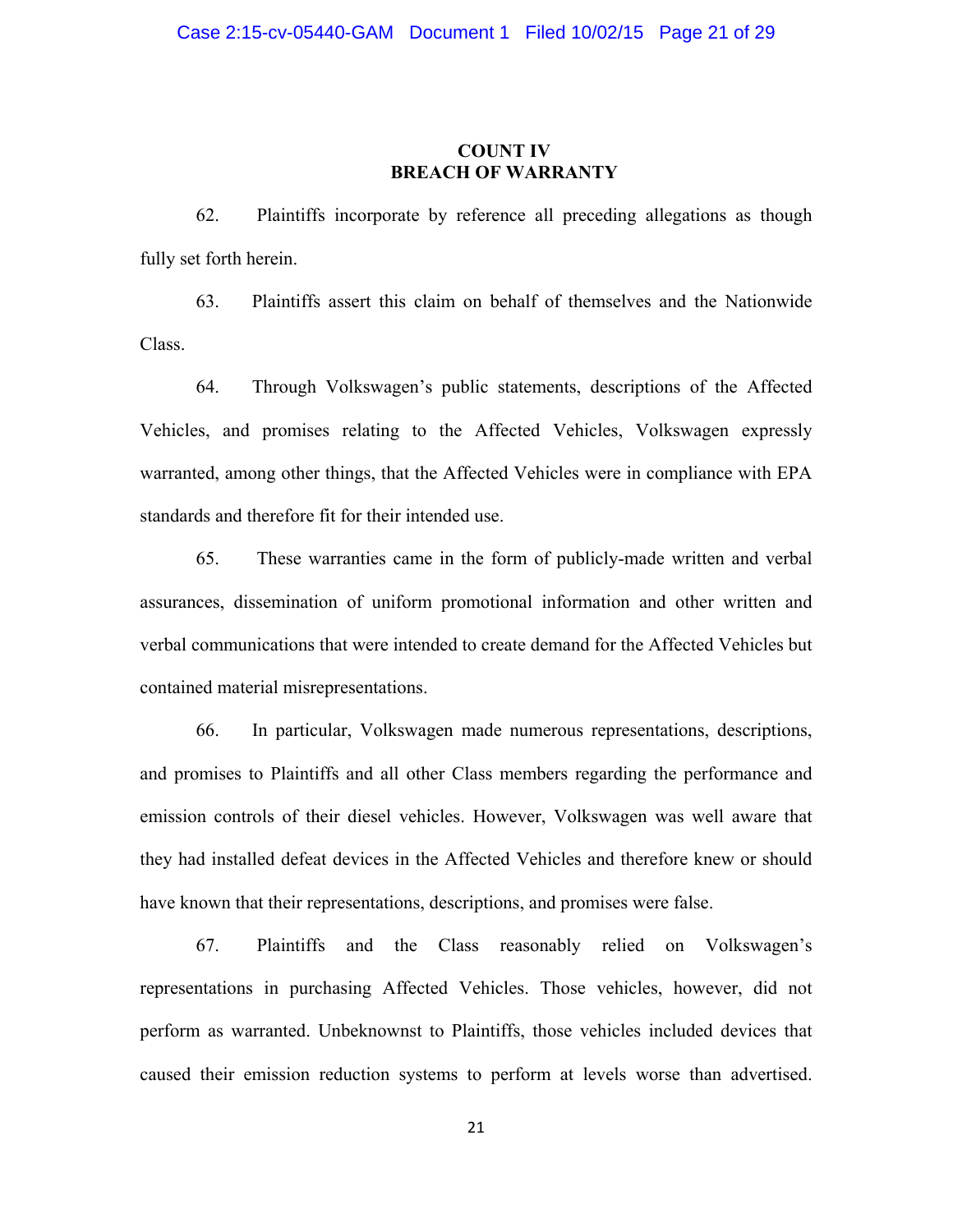#### Case 2:15-cv-05440-GAM Document 1 Filed 10/02/15 Page 22 of 29

Those devices are defects. Accordingly, Volkswagen breached its express warranty by providing a product containing defects that were never disclosed to the Plaintiffs and the Class.

68. As a direct result of Volkswagen's breach of warranty, Plaintiffs and all members of the Class have sustained damages including:

- a. Affected Vehicles owned or leased by Plaintiffs and other members of the Classes are diminished in value;
- b. Plaintiffs and all members of the Classes paid a premium price for the Affected Vehicles;
- c. Plaintiffs and all members of the Classes will lose the use of their Affected Vehicles for the period of time it takes Volkswagen to complete the recall repairs of the Affected Vehicles; and
- d. Plaintiffs and all members of the Pennsylvania Class will incur costs associated with decreased fuel efficiency and poorer performance due to the engine adjustment required to bring Affected Vehicles into compliance with EPA standards.

# **COUNT V VIOLATION OF THE NEW JERSEY CONSUMER FRAUD ACT**

69. Plaintiffs and members of the Classes incorporate by reference all preceding allegations as though fully set forth herein.

70. Plaintiff Fugate brings this claim on behalf of the New Jersey Class.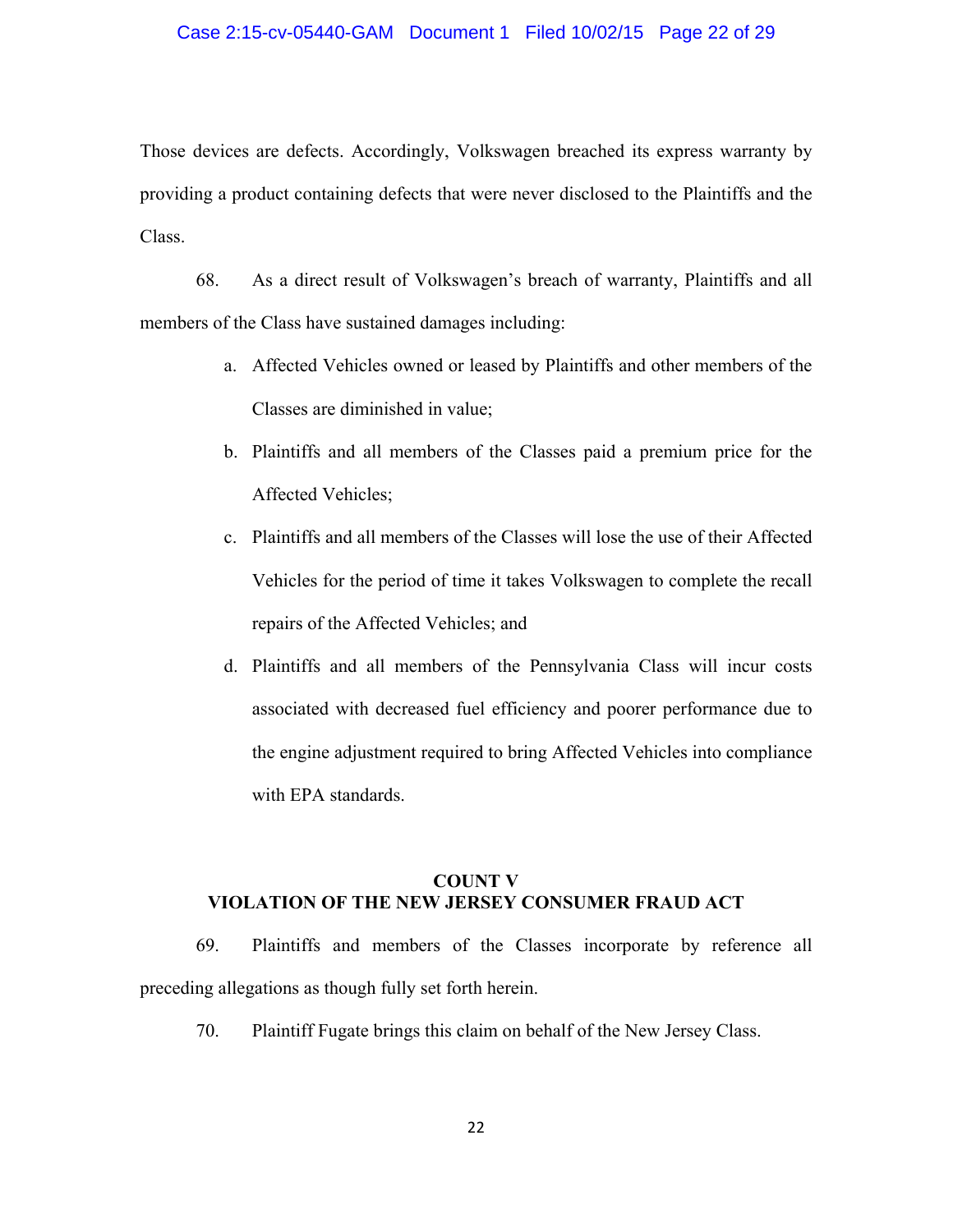#### Case 2:15-cv-05440-GAM Document 1 Filed 10/02/15 Page 23 of 29

71. Plaintiff, all members of the New Jersey Class, and Volkswagen are "persons" within the meaning of N.J.S.A.  $\S$  56:8-1(d).

72. Volkswagen engaged in "sales" of "merchandise" within the meaning of N.J.S.A. § 56:8-1(c), (d).

73. The New Jersey Consumer Fraud Act ("New Jersey CFA") makes unlawful:

[t]he act, use or employment by any person of any unconscionable commercial practice, deception, fraud, false pretense, false promise, misrepresentation, or the knowing concealment, suppression or omission of any material fact with the intent that others rely upon such concealment, suppression or omission, in connection with the sale or advertisement of any merchandise or real estate, or with the subsequent performance of such person as aforesaid, whether or not any person has in fact been misled, deceived or damaged thereby . . . N.J.S.A. § 56:8-2

74. In violation of the New Jersey CFA, Volkswagen intentionally and knowingly engaged in unconscionable and deceptive conduct with the intent that Plaintiff and all members of the New Jersey Class would rely upon Volkswagen's acts, concealment, suppression and omissions.

75. Volkswagen engaged in unlawful trade practices by employing deception, deceptive acts or practices, fraud, misrepresentations, or concealment, suppression or omission of material facts with the intent that Plaintiff and the New Jersey Class would rely upon those unlawful trade practices in connection with the purchase or lease of an Affected Vehicle.

76. Volkswagen has known about the "defeat device" software installed in the Affected Vehicles since at least 2009 when it began to market and sell vehicles it had designed to fool federal and state emissions testing. Volkswagen failed to disclose, and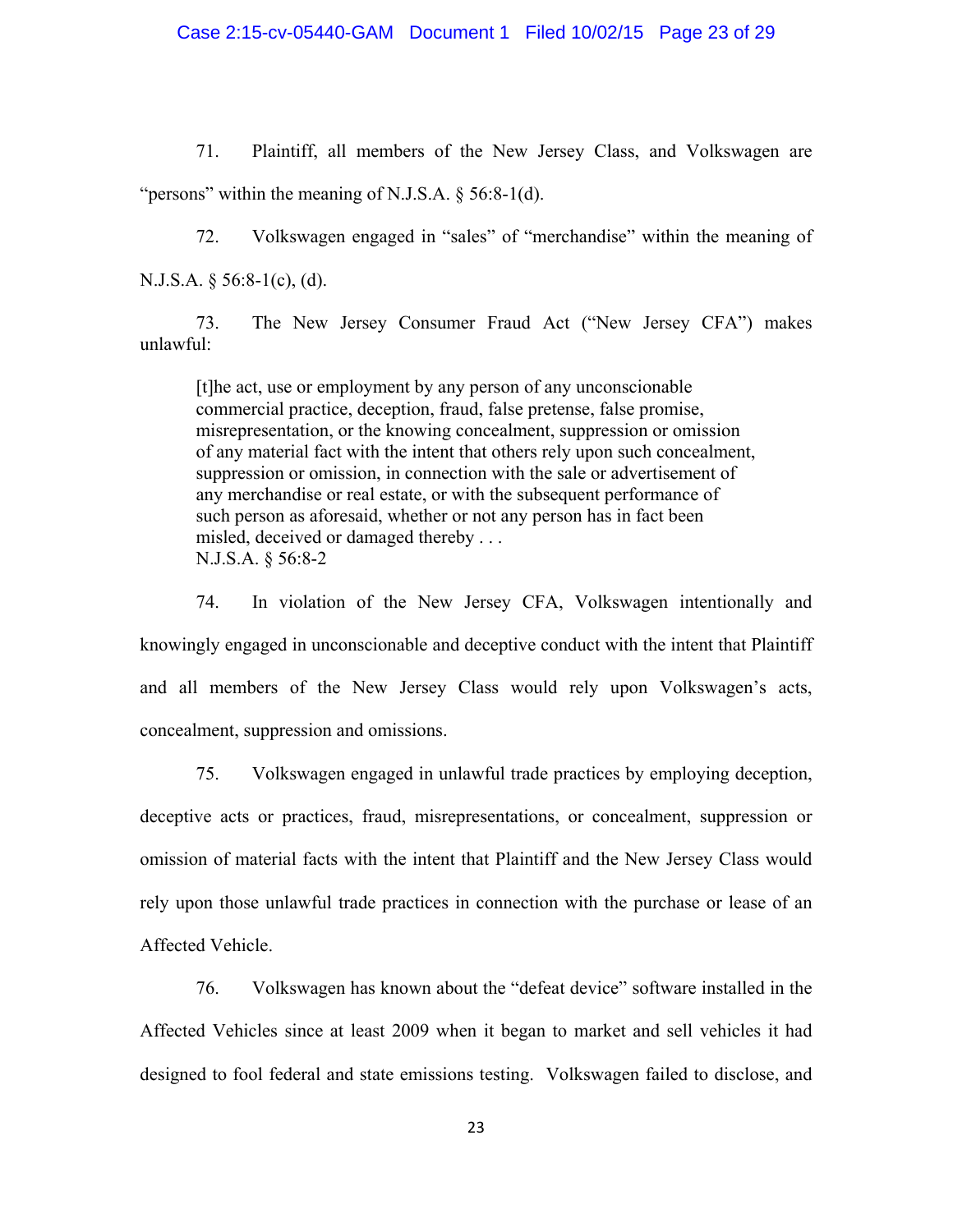#### Case 2:15-cv-05440-GAM Document 1 Filed 10/02/15 Page 24 of 29

actively concealed, the dangers and risks posed to consumers and the public by the Affected Vehicles.

77. By failing to disclose, and actively concealing, the presence of the "defeat device" software in the Affected Vehicles, by marketing those Affected Vehicles as environmentally friendly and fuel efficient, and by presenting themselves as trustworthy companies that value environmental sustainability, Volkswagen engaged in unfair and deceptive trade practices in violation of the New Jersey CFA.

78. Volkswagen intentionally concealed information about the true emissions of the Affected Vehicles to ensure that Plaintiff and the New Jersey Class would purchase or lease the Affected Vehicles.

79. Volkswagen's unfair and deceptive conduct or practices had a tendency or capacity to mislead, tended to create a false impression in consumers, were likely to, and did in fact, deceive reasonable consumers in New Jersey including Plaintiff and the New Jersey Class about the true nature and value of the Affected Vehicles.

80. To protect its profits and to avoid remediation costs and a public relations nightmare, Volkswagen concealed the health and environmental risks posed by the Affected Vehicles, and allowed unsuspecting new and used car purchasers, including Plaintiff and the New Jersey Class, to buy or lease the Affected Vehicles at an inflated price, and allowed them to continue driving those Affected Vehicles which were highly toxic to the environment and public health.

81. Volkswagen owed Plaintiff and the New Jersey Class a duty to disclose the true environmental and health effects and the true value of the Affected Vehicles.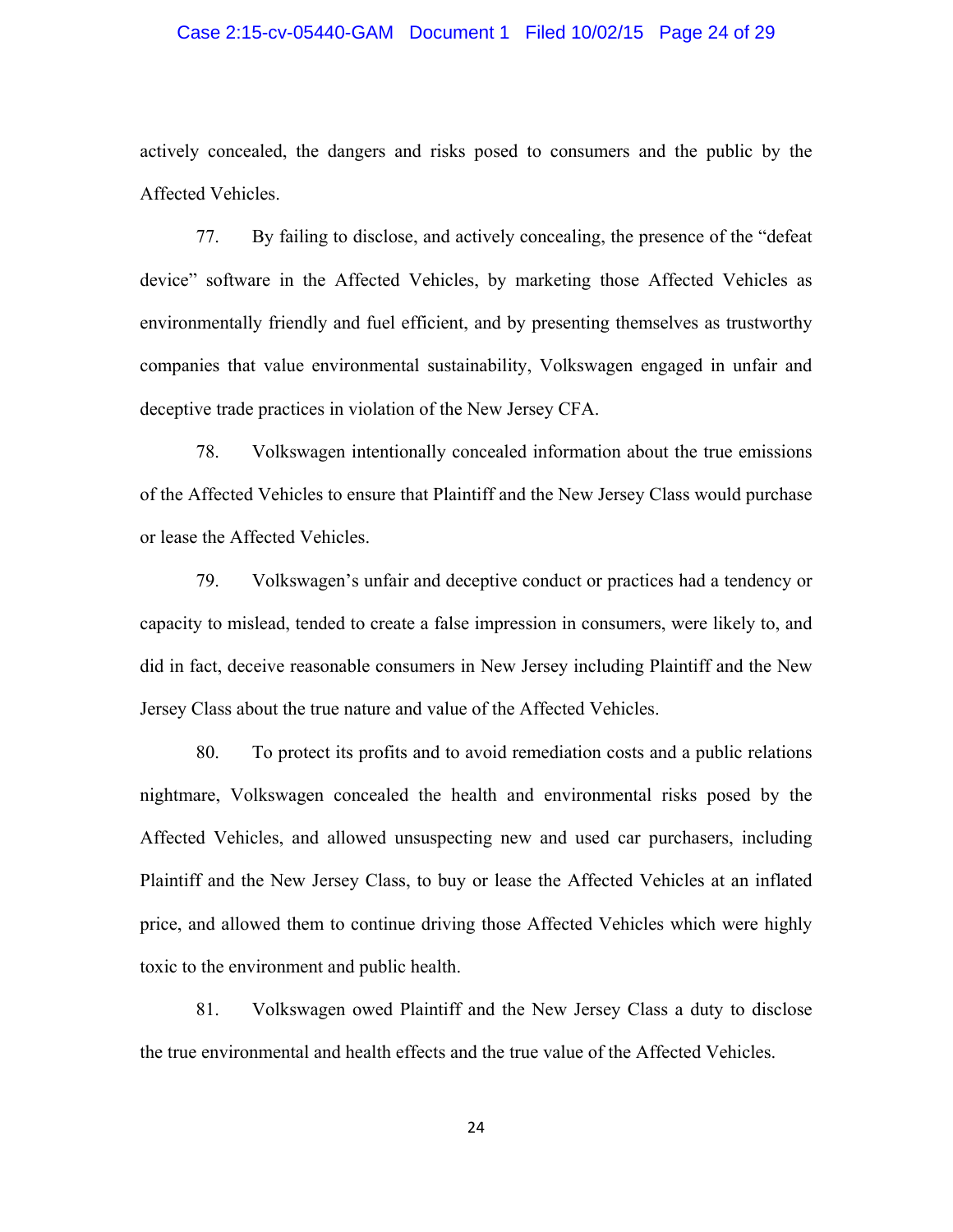#### Case 2:15-cv-05440-GAM Document 1 Filed 10/02/15 Page 25 of 29

82. Because Volkswagen fraudulently concealed the fact the Affected Vehicles do not meet the federal and state emissions standards, and the discovery of the fraud perpetrated by Volkswagen generated significant negative publicity, the value of the Affected Vehicles has been greatly diminished. In light of the stigma that now surrounds the Affected Vehicles as a direct result of Volkswagen's conduct and admissions, the Affected Vehicles are worth significantly less than Volkswagen promised.

83. Plaintiff and the New Jersey class have suffered ascertainable loss as a direct result of Volkswagen's conduct in violation of the New Jersey CFA.

84. Plaintiff and the New Jersey Class are entitled to recover legal and/or equitable relief, including an order enjoining Volkswagen's unlawful conduct, treble damages, costs and reasonable attorneys' fees pursuant to N.J.S.A. § 56:8-19, and all other just and appropriate relief.

#### **COUNT VI**

# **VIOLATION OF THE PENNSYLVANIA UNFAIR TRADE PRACTICES AND CONSUMER PROTECTION LAW**

85. Plaintiffs incorporate by reference all preceding allegations as though fully set forth herein.

86. Plaintiff Paul and Mary Ann Beltz bring this claim on behalf of the Pennsylvania Class pursuant to Pennsylvania's Unfair Trade Practices and Consumer Protection Law ("UTPCPL"), 73 Pa. Cons. Stat. § 201-1 et seq.

87. Plaintiffs, all members of the Pennsylvania Class, and Volkswagen are "persons" within the meaning of 73 Pa. Cons. Stat. § 201-2(2).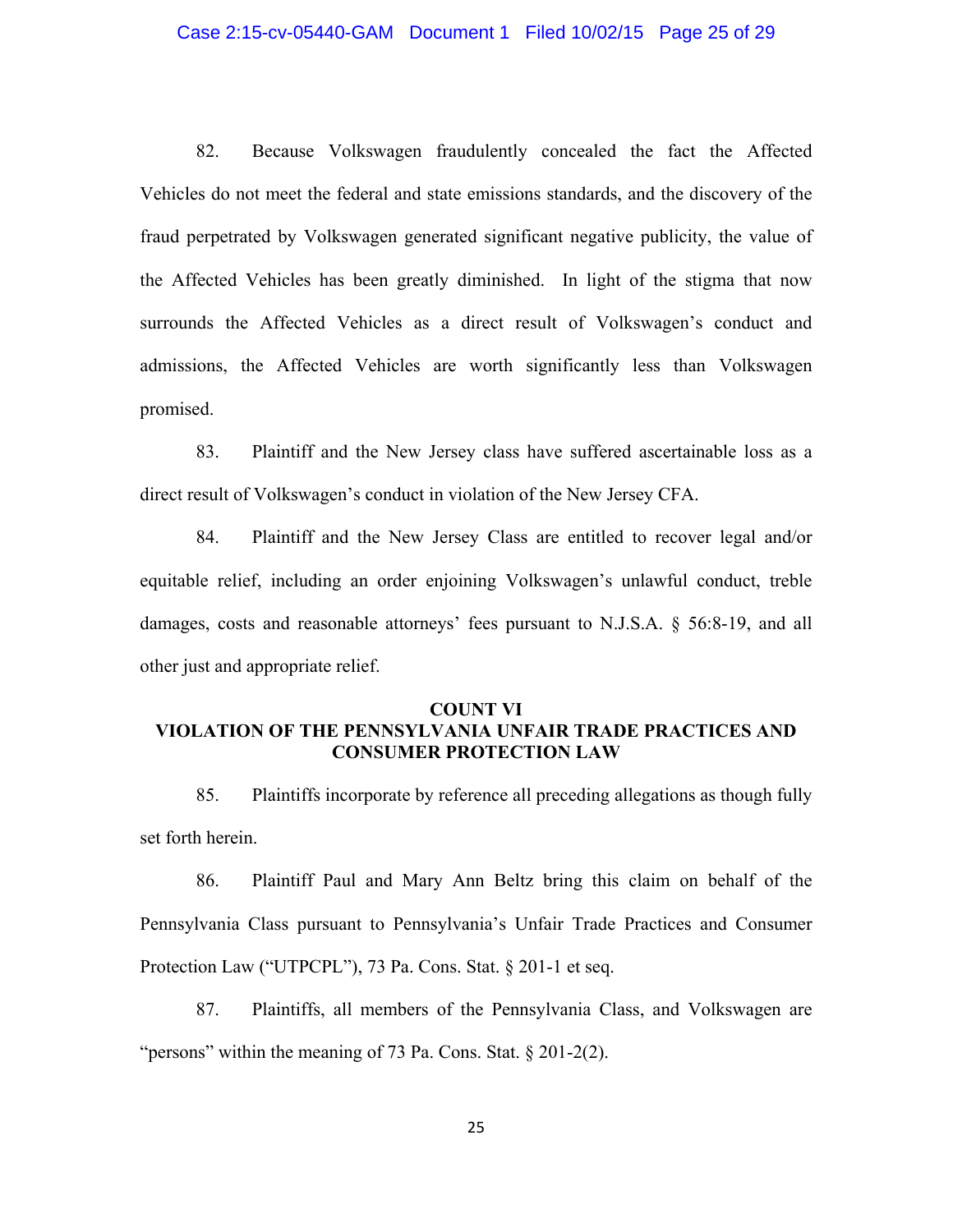#### Case 2:15-cv-05440-GAM Document 1 Filed 10/02/15 Page 26 of 29

88. Volkswagen engaged in "trade" and "commerce" within the meaning of 73 Pa. Cons. Stat. § 201-2(3).

89. Through the conduct described herein, Volkswagen engaged in "unfair or deceptive acts or practices" in violation of 73 Pa. Cons. Stat. § 201-2(4) with the intent that Plaintiffs and the Pennsylvania Class would rely upon those unlawful trade practices in connection with the purchase or lease of an Affected Vehicle.

90. In particular, by engaging in the conduct described herein, Volkswagen has:

- a. Violated 73 Pa. Cons. Stat.  $\S$  201-2(4)(ii) by causing a likelihood of confusion or misunderstanding as to the approval or certification of goods;
- b. Violated 73 Pa. Cons. Stat.  $\S 201-2(4)(v)$  by representing goods as having approval, characteristics, or benefits that they do not have;
- c. Violated 73 Pa. Cons. Stat. § 201-2(4)(vii) by representing that goods are of a particular standard, quality or grade, or that goods are of a particular style or model, when they are of another;
- d. Violated 73 Pa. Cons. Stat. § 201-2(4)(ix) by advertising goods with intent not to sell them as advertised; and
- e. Violated 73 Pa. Cons. Stat. § 201-2(4)(xxi) by engaging in other fraudulent or deceptive conduct which creates a likelihood of confusion or misunderstanding.

91. Volkswagen's unfair and deceptive conduct or practices had a tendency or capacity to mislead, tended to create a false impression in consumers, were likely to,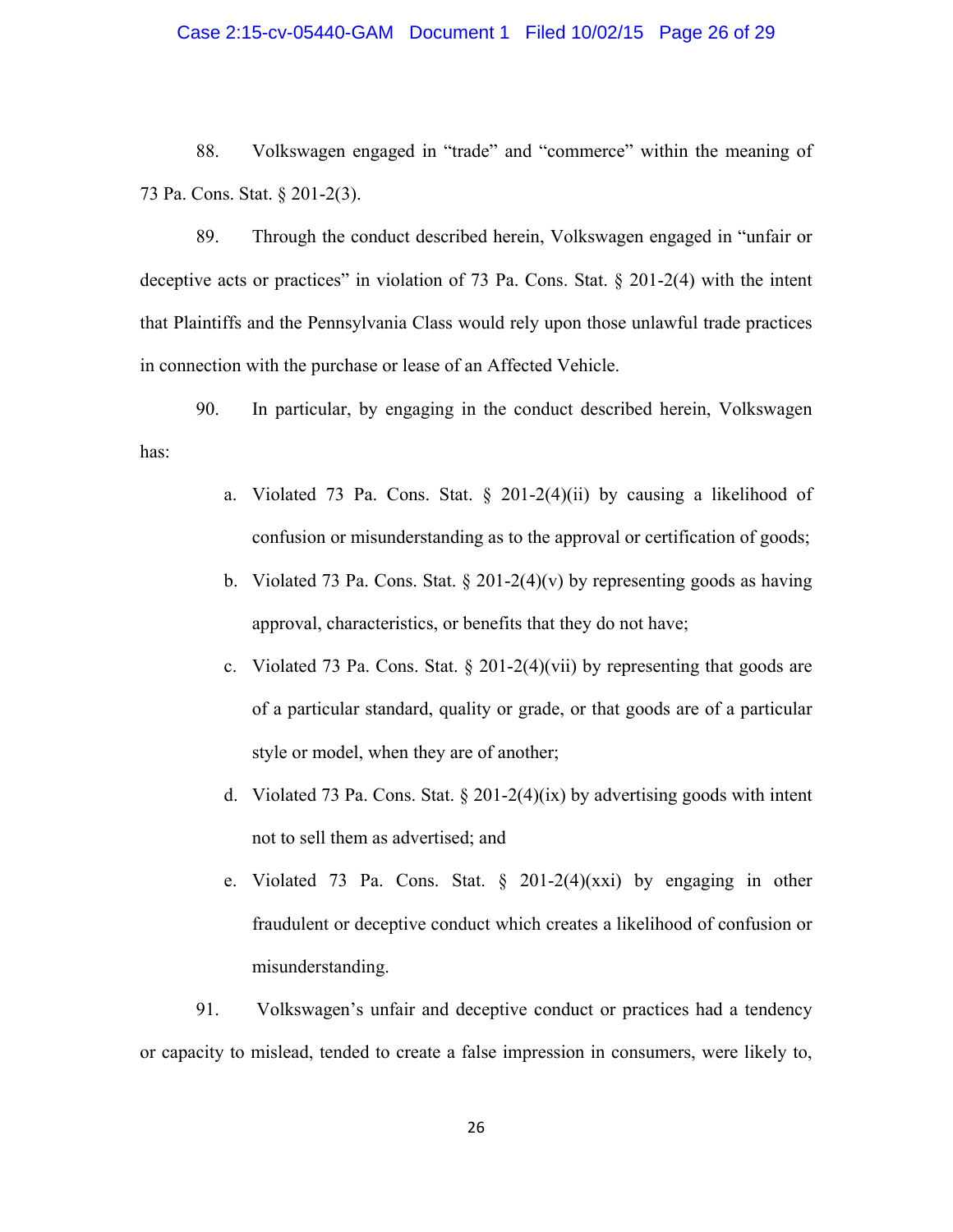#### Case 2:15-cv-05440-GAM Document 1 Filed 10/02/15 Page 27 of 29

and did in fact, deceive reasonable consumers in Pennsylvania, including Plaintiff and the Pennsylvania Class, about the true nature and value of the Affected Vehicles.

92. As a result of the Volkswagen's conduct that violated the UTPCPL as described above, Plaintiffs have incurred damages that include:

- a. Affected Vehicles owned or leased by Plaintiffs and other members of the Pennsylvania Class are diminished in value;
- b. Plaintiffs and all members of the Pennsylvania Class paid a premium price for the Affected Vehicles;
- c. Plaintiffs and all members of the Pennsylvania Class will lose the use of their Affected Vehicles for the period of time it takes Volkswagen to complete the recall repairs of the Affected Vehicles; and
- d. Plaintiffs and all members of the Pennsylvania Class will incur costs associated with decreased fuel efficiency and poorer performance due to the engine adjustment required to bring Affected Vehicles into compliance with EPA standards.

## **PRAYER FOR RELIEF**

 Plaintiffs, on behalf of themselves and all others similarly situated, ask the Court to enter judgment against Defendants, as follows:

- a. Declaring that this action is properly maintainable as a class action under Rule 23 and appointing Plaintiffs to represent the Classes defined herein;
- b. Appointing Plaintiffs' law firm as class counsel in this action;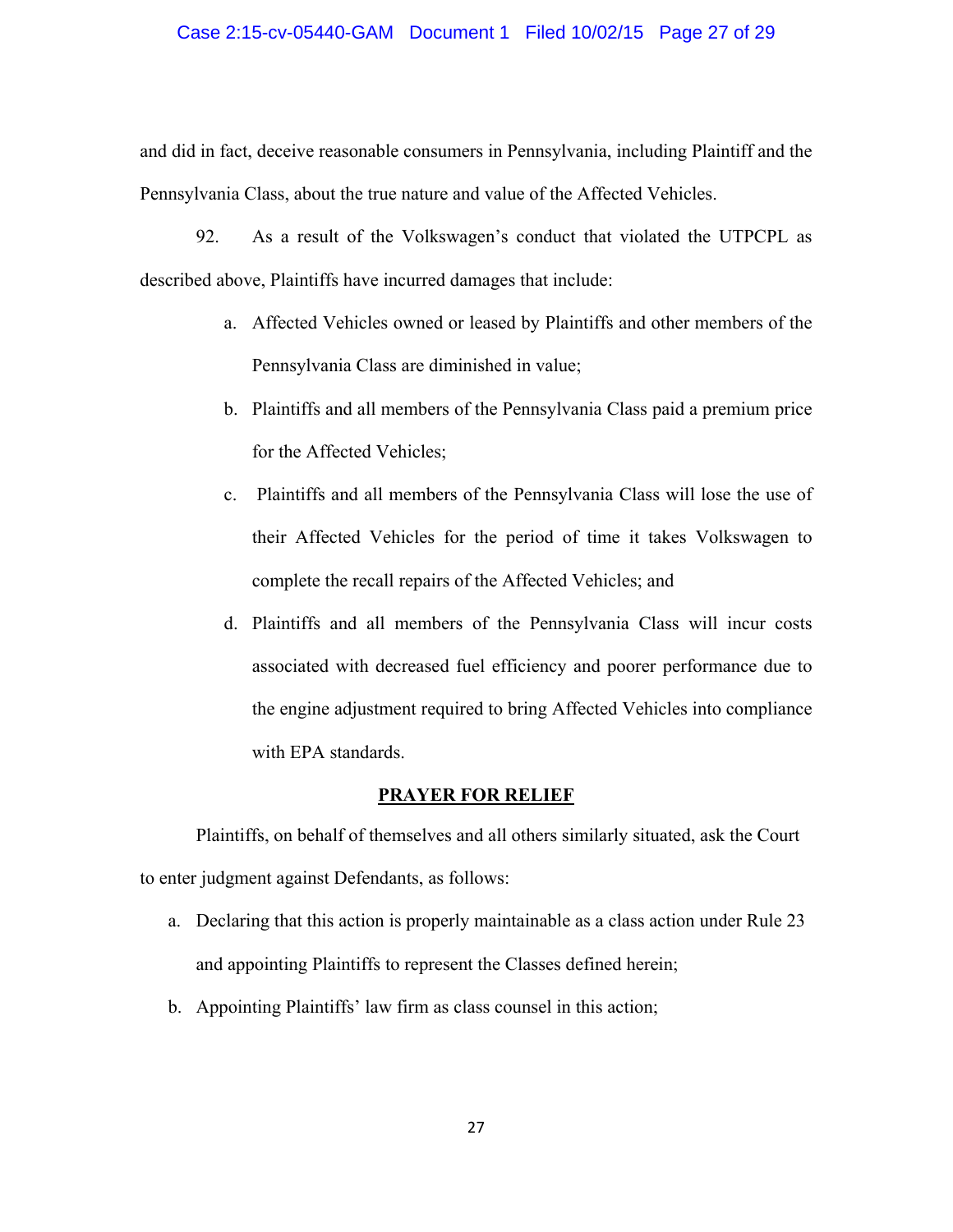- c. Declaring that Volkswagen is financially responsible for providing notice to all Class Members about the defective nature of the Affected Vehicles;
- d. Awarding Plaintiffs and members of each Class appropriate equitable relief, including an order enjoining Volkswagen from further deceptive distribution, sales, and lease practices with respect to the Affected Vehicles, and directing Volkswagen to permanently, expeditiously, and completely repair the Affected Vehicles to eliminate the illegal "defeat device;"
- e. Awarding Plaintiffs and members of each Class compensatory, exemplary, punitive and statutory damages, including interest, in an amount to be proven at trial;
- f. Declaring that Volkswagen must disgorge, for the benefit of Plaintiff and members of each Class, all or part of the ill-gotten profits it received from the sale or lease of the Affected Vehicles, or make full restitution to Plaintiff and members of each Class;
- g. Awarding attorneys' fees and costs, as allowed by law;
- h. Awarding prejudgment and post-judgment interest, as provided by law;
- i. Leave to amend this Complaint to conform to the evidence produced at trial; and
- j. Such other and further relief as the Court deems appropriate under the circumstances.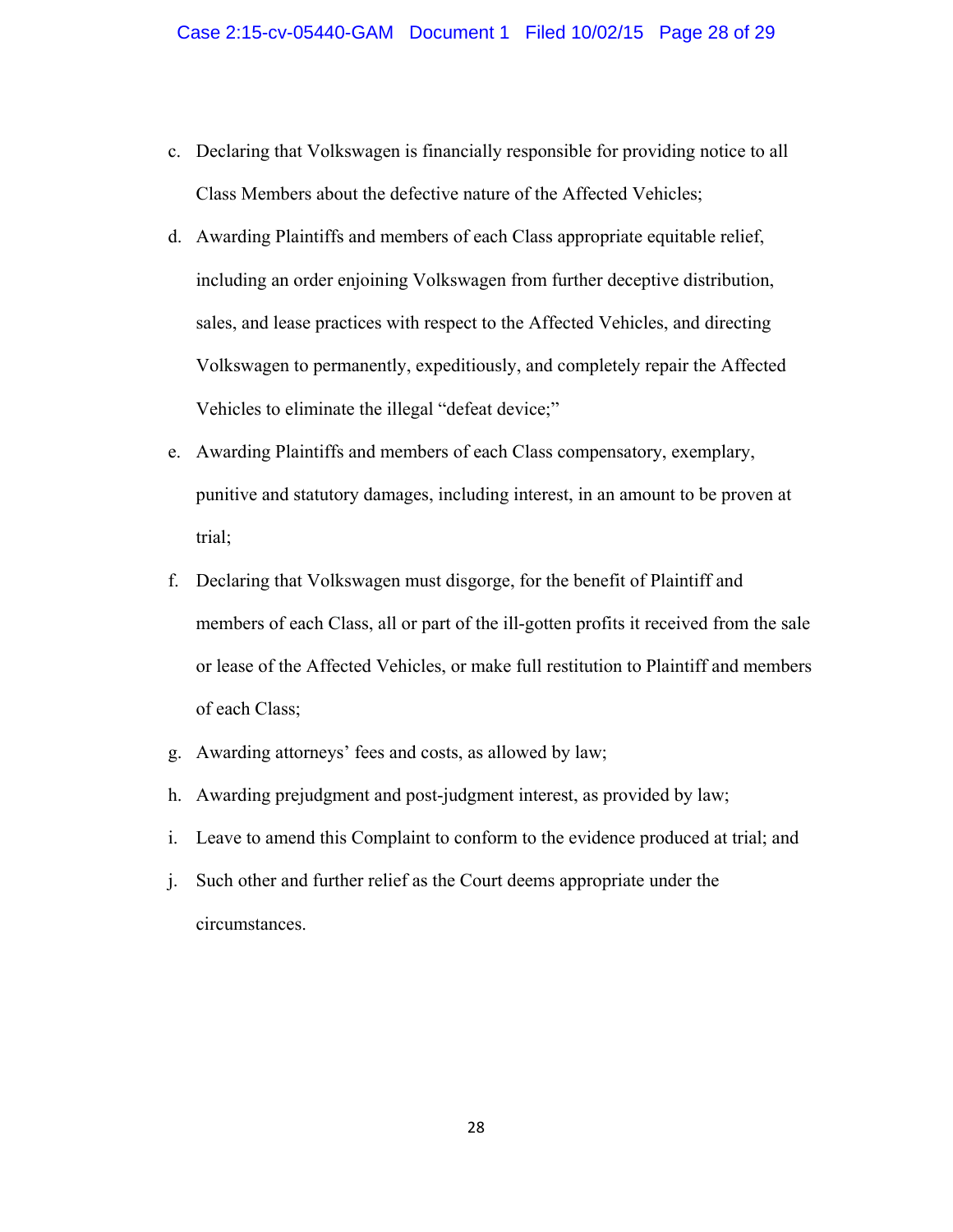Case 2:15-cv-05440-GAM Document 1 Filed 10/02/15 Page 29 of 29

# **JURY TRIAL DEMAND**

Plaintiff hereby demands a jury trial on all issues so triable.

Dated: October 2, 2015

**STARK & STARK** 

Stephen/A. Corr, (Attorney No. 65266) John X. Corr (Attorney No. 52820) 777 Township Line Road, Ste. 120 Yardley, PA 19067 Tel: (267) 907-9600 Fax: (267) 907-9659 scorr@stark-stark.com jcorr@stark-stark.com

**Attorneys for Plaintiffs**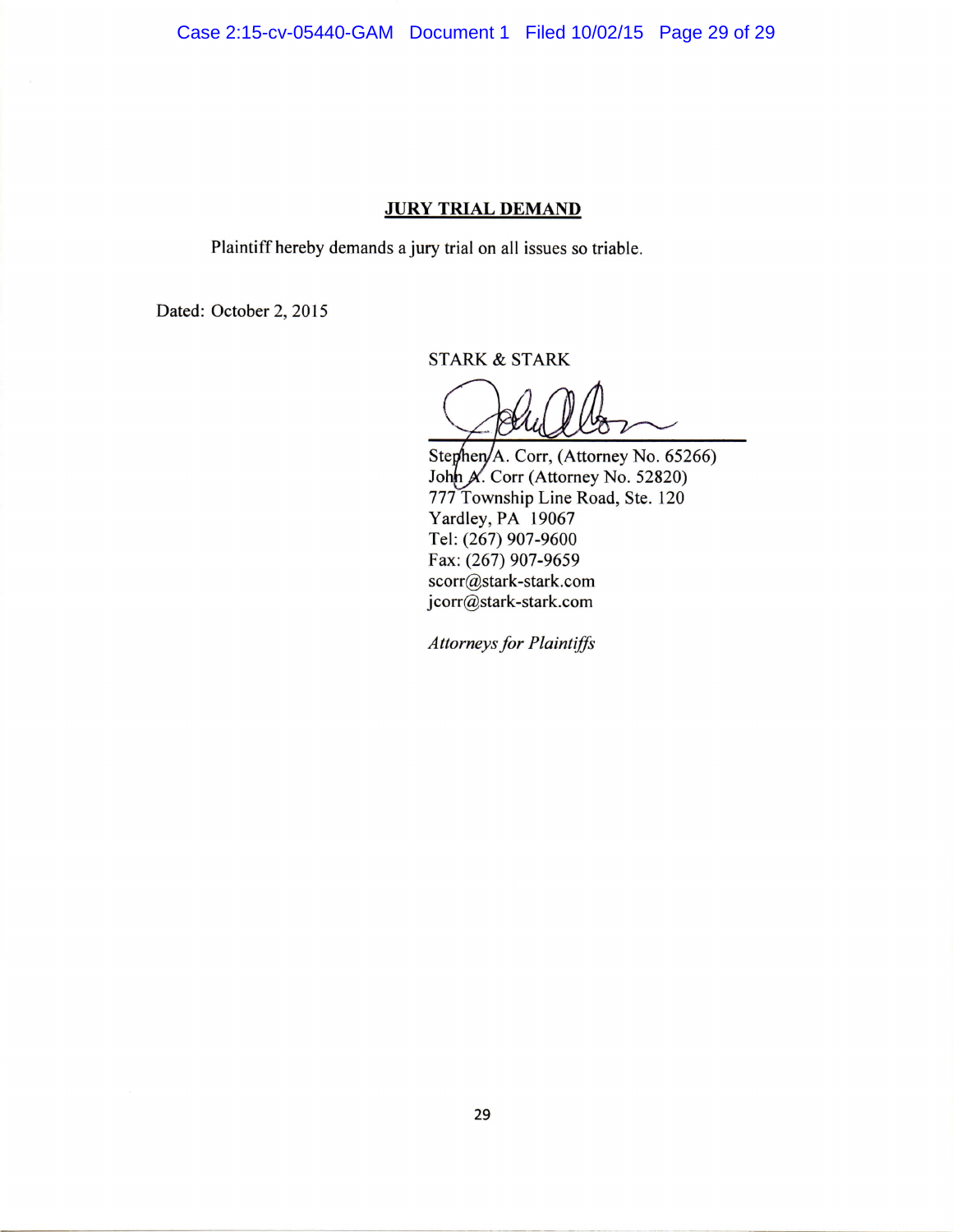| JS 44 (Rev. 12/12)                                                                                                                                                                                                                                                                                                                                                                                                                                                                                                                                                                                                                        | ase 2:15-cx-05440-GAMIDecuvent 1silEE                                                                                                                                                                                                                                                                                                                                                                                                                                                                                                                                                                                                                                                                                                                                                                                                                                                                                                                                                                                                                                                                                                                                                                                                                                                                                                                                            |                                                                                                                                                                                                                                                                                                                                                                                                                                     | Filed 10/02/ <b>45</b>                                                                                                                                                                                                                                                                                                                                                                                                                                 |                                                                                                                                                                                                                                                                                                                                                                                                                                                                                                                                                                                                   |
|-------------------------------------------------------------------------------------------------------------------------------------------------------------------------------------------------------------------------------------------------------------------------------------------------------------------------------------------------------------------------------------------------------------------------------------------------------------------------------------------------------------------------------------------------------------------------------------------------------------------------------------------|----------------------------------------------------------------------------------------------------------------------------------------------------------------------------------------------------------------------------------------------------------------------------------------------------------------------------------------------------------------------------------------------------------------------------------------------------------------------------------------------------------------------------------------------------------------------------------------------------------------------------------------------------------------------------------------------------------------------------------------------------------------------------------------------------------------------------------------------------------------------------------------------------------------------------------------------------------------------------------------------------------------------------------------------------------------------------------------------------------------------------------------------------------------------------------------------------------------------------------------------------------------------------------------------------------------------------------------------------------------------------------|-------------------------------------------------------------------------------------------------------------------------------------------------------------------------------------------------------------------------------------------------------------------------------------------------------------------------------------------------------------------------------------------------------------------------------------|--------------------------------------------------------------------------------------------------------------------------------------------------------------------------------------------------------------------------------------------------------------------------------------------------------------------------------------------------------------------------------------------------------------------------------------------------------|---------------------------------------------------------------------------------------------------------------------------------------------------------------------------------------------------------------------------------------------------------------------------------------------------------------------------------------------------------------------------------------------------------------------------------------------------------------------------------------------------------------------------------------------------------------------------------------------------|
| tour<br>purpose of initiating the ch                                                                                                                                                                                                                                                                                                                                                                                                                                                                                                                                                                                                      | The JS 44 civil cover shells are the offerment and derein neither replace nor supplement the filing and service of pleadings or other papers as required by law, except as provided by local rules of court for the United Sta<br>L 図 A题E WSTRUCTIONS ON NEXT PAGE OF THIS FORM.)<br>∧el ¶t she                                                                                                                                                                                                                                                                                                                                                                                                                                                                                                                                                                                                                                                                                                                                                                                                                                                                                                                                                                                                                                                                                  |                                                                                                                                                                                                                                                                                                                                                                                                                                     |                                                                                                                                                                                                                                                                                                                                                                                                                                                        |                                                                                                                                                                                                                                                                                                                                                                                                                                                                                                                                                                                                   |
| I. (a) PLAINTIFFS                                                                                                                                                                                                                                                                                                                                                                                                                                                                                                                                                                                                                         |                                                                                                                                                                                                                                                                                                                                                                                                                                                                                                                                                                                                                                                                                                                                                                                                                                                                                                                                                                                                                                                                                                                                                                                                                                                                                                                                                                                  | <b>DEFENDANTS</b>                                                                                                                                                                                                                                                                                                                                                                                                                   |                                                                                                                                                                                                                                                                                                                                                                                                                                                        |                                                                                                                                                                                                                                                                                                                                                                                                                                                                                                                                                                                                   |
|                                                                                                                                                                                                                                                                                                                                                                                                                                                                                                                                                                                                                                           | PHILIP FUGATE, and PAUL and MARY ANN BELTZ, trive<br>individually, and on behalf of all others similarly situated                                                                                                                                                                                                                                                                                                                                                                                                                                                                                                                                                                                                                                                                                                                                                                                                                                                                                                                                                                                                                                                                                                                                                                                                                                                                | VOLKSWAGEN, AG                                                                                                                                                                                                                                                                                                                                                                                                                      | VOLKSWAGEN GROUP OF AMERICA, INC. and                                                                                                                                                                                                                                                                                                                                                                                                                  |                                                                                                                                                                                                                                                                                                                                                                                                                                                                                                                                                                                                   |
| (b) County of Residence of First Listed Plaintiff,                                                                                                                                                                                                                                                                                                                                                                                                                                                                                                                                                                                        | Mercer County, N.J.                                                                                                                                                                                                                                                                                                                                                                                                                                                                                                                                                                                                                                                                                                                                                                                                                                                                                                                                                                                                                                                                                                                                                                                                                                                                                                                                                              |                                                                                                                                                                                                                                                                                                                                                                                                                                     | County of Residence of First Listed Defendant                                                                                                                                                                                                                                                                                                                                                                                                          |                                                                                                                                                                                                                                                                                                                                                                                                                                                                                                                                                                                                   |
|                                                                                                                                                                                                                                                                                                                                                                                                                                                                                                                                                                                                                                           | (EXCEPT IN U.S. PLAINTIFF CASES)                                                                                                                                                                                                                                                                                                                                                                                                                                                                                                                                                                                                                                                                                                                                                                                                                                                                                                                                                                                                                                                                                                                                                                                                                                                                                                                                                 | NOTE:                                                                                                                                                                                                                                                                                                                                                                                                                               | (IN U.S. PLAINTIFF CASES ONLY)<br>IN LAND CONDEMNATION CASES, USE THE LOCATION OF<br>THE TRACT OF LAND INVOLVED.                                                                                                                                                                                                                                                                                                                                       |                                                                                                                                                                                                                                                                                                                                                                                                                                                                                                                                                                                                   |
| Suite 120, Yardley, PA 19067<br>scorr@stark-stark.com                                                                                                                                                                                                                                                                                                                                                                                                                                                                                                                                                                                     | (c) Attorneys (Firm Name, Address, Email and Tulephone Number)<br>Stephen A. Corr, Stark & Stark, 777 Township Line Boad<br>(267) 907-9600                                                                                                                                                                                                                                                                                                                                                                                                                                                                                                                                                                                                                                                                                                                                                                                                                                                                                                                                                                                                                                                                                                                                                                                                                                       | Attorneys (If Known)                                                                                                                                                                                                                                                                                                                                                                                                                |                                                                                                                                                                                                                                                                                                                                                                                                                                                        |                                                                                                                                                                                                                                                                                                                                                                                                                                                                                                                                                                                                   |
|                                                                                                                                                                                                                                                                                                                                                                                                                                                                                                                                                                                                                                           | <b>II. BASIS OF JURISDICTION</b> (Place an "X" in One Box Only)                                                                                                                                                                                                                                                                                                                                                                                                                                                                                                                                                                                                                                                                                                                                                                                                                                                                                                                                                                                                                                                                                                                                                                                                                                                                                                                  |                                                                                                                                                                                                                                                                                                                                                                                                                                     | <b>III. CITIZENSHIP OF PRINCIPAL PARTIES</b> (Place an "X" in One Box for Plaintiff                                                                                                                                                                                                                                                                                                                                                                    |                                                                                                                                                                                                                                                                                                                                                                                                                                                                                                                                                                                                   |
| $\Box$ 1 U.S. Government<br>Plaintiff                                                                                                                                                                                                                                                                                                                                                                                                                                                                                                                                                                                                     | <b>29</b> 3<br>Federal Ouestion<br>(U.S. Government Not a Party)                                                                                                                                                                                                                                                                                                                                                                                                                                                                                                                                                                                                                                                                                                                                                                                                                                                                                                                                                                                                                                                                                                                                                                                                                                                                                                                 | (For Diversity Cases Only)<br>Citizen of This State                                                                                                                                                                                                                                                                                                                                                                                 | PTF<br>DEF<br><b>DK</b> 1<br>$\Box$ 1<br>Incorporated or Principal Place<br>of Business In This State                                                                                                                                                                                                                                                                                                                                                  | and One Box for Defendant)<br>PTF<br>DEF<br>$\Box$ 4<br>$\Box$ 4                                                                                                                                                                                                                                                                                                                                                                                                                                                                                                                                  |
| 1 2 U.S. Government<br>Defendant                                                                                                                                                                                                                                                                                                                                                                                                                                                                                                                                                                                                          | Diversity<br>(Indicate Citizenship of Parties in Item III)                                                                                                                                                                                                                                                                                                                                                                                                                                                                                                                                                                                                                                                                                                                                                                                                                                                                                                                                                                                                                                                                                                                                                                                                                                                                                                                       | Citizen of Another State                                                                                                                                                                                                                                                                                                                                                                                                            | Incorporated and Principal Place<br>σ<br>2<br>of Business In Another State                                                                                                                                                                                                                                                                                                                                                                             | σ                                                                                                                                                                                                                                                                                                                                                                                                                                                                                                                                                                                                 |
|                                                                                                                                                                                                                                                                                                                                                                                                                                                                                                                                                                                                                                           |                                                                                                                                                                                                                                                                                                                                                                                                                                                                                                                                                                                                                                                                                                                                                                                                                                                                                                                                                                                                                                                                                                                                                                                                                                                                                                                                                                                  | Citizen or Subject of a<br>Foreign Country                                                                                                                                                                                                                                                                                                                                                                                          | $\Box$ 3<br>3 Foreign Nation                                                                                                                                                                                                                                                                                                                                                                                                                           | σ<br>O 6                                                                                                                                                                                                                                                                                                                                                                                                                                                                                                                                                                                          |
| <b>IV. NATURE OF SUIT</b> (Place an "X" in One Box Only)                                                                                                                                                                                                                                                                                                                                                                                                                                                                                                                                                                                  | <b>CONTRACT CONTRACT CONTRACT CONTRACT CONTRACT CONTRACT CONTRACT CONTRACT CONTRACT CONTRACT CONTRACT CONTRACT CONTRACT CONTRACT CONTRACT CONTRACT CONTRACT CONTRACT CONTRACT CONTRACT CONTRACT CONTRACT CONTRACT CONTRACT CONTR</b>                                                                                                                                                                                                                                                                                                                                                                                                                                                                                                                                                                                                                                                                                                                                                                                                                                                                                                                                                                                                                                                                                                                                             | <b>FORFEITURE/PENALTY</b>                                                                                                                                                                                                                                                                                                                                                                                                           | <b>BANKRUPTCY</b>                                                                                                                                                                                                                                                                                                                                                                                                                                      | <b>STATUTES</b>                                                                                                                                                                                                                                                                                                                                                                                                                                                                                                                                                                                   |
| $\Box$ 110 Insurance<br>$\Box$ 120 Marine<br>130 Miller Act<br>$\Box$ 140 Negotiable Instrument<br>$\Box$ 150 Recovery of Overpayment<br>& Enforcement of Judgment<br>151 Medicare Act<br>□ 152 Recovery of Defaulted<br><b>Student Loans</b><br>(Excludes Veterans)<br>$\Box$ 153 Recovery of Overpayment<br>of Veteran's Benefits<br>□ 160 Stockholders' Suits<br>190 Other Contract<br>□ 195 Contract Product Liability<br>□ 196 Franchise<br><b>REAL PROPERTY</b><br>7 210 Land Condemnation<br>220 Foreclosure<br>230 Rent Lease & Ejectment<br>7 240 Torts to Land<br>7 245 Tort Product Liability<br>7 290 All Other Real Property | PERSONAL INJURY<br>PERSONAL INJURY<br>365 Personal Injury -<br>□ 310 Airplane<br>315 Airplane Product<br><b>Product Liability</b><br>367 Health Care/<br>Liability<br>□ 320 Assault, Libel &<br>Pharmaceutical<br>Slander<br>Personal Injury<br><b>Product Liability</b><br>□ 330 Federal Employers'<br>1 368 Asbestos Personal<br>Liability<br>7 340 Marine<br><b>Injury Product</b><br>7 345 Marine Product<br>Liability<br>PERSONAL PROPERTY<br>Liability<br>29 370 Other Fraud<br>350 Motor Vehicle<br>$\Box$ 371 Truth in Lending<br><b>J</b> 355 Motor Vehicle<br>380 Other Personal<br><b>Product Liability</b><br><b>Property Damage</b><br>□ 360 Other Personal<br>$\Box$ <b>185</b> Property Damage<br>Injury<br>362 Personal Injury -<br><b>Product Liability</b><br>Medical Malpractice<br><b>CIVIL RIGHTS</b><br><b>PRISONER PETITIONS</b><br>1440 Other Civil Rights<br><b>Habeas Corpus:</b><br>$\Box$ 441 Voting<br>1 463 Alien Detainee<br>$\Box$ 442 Employment<br><b>D</b> 510 Motions to Vacate<br><sup>1</sup> 443 Housing/<br>Sentence<br>Accommodations<br>D 530 General<br>$\Box$ 445 Amer. w/Disabilities<br>□ 535 Death Penalty<br>Other:<br>Employment<br>$\Box$ 446 Amer. w/Disabilities<br>□ 540 Mandamus & Other<br>□ 550 Civil Rights<br>Other<br>555 Prison Condition<br>□ 448 Education<br>560 Civil Detainee -<br>Conditions of<br>Confinement | 5 625 Drug Related Seizure<br>of Property 21 USC 881<br>$\Box$ 690 Other<br>LABOR <b>CONSTRUCTION</b><br>710 Fair Labor Standards<br>Act<br>720 Labor/Management<br>Relations<br>740 Railway Labor Act<br>751 Family and Medical<br>Leave Act<br>790 Other Labor Litigation<br>791 Employee Retirement<br>Income Security Act<br><b>IMMIGRATION</b><br>1462 Naturalization Application<br><b>3 465 Other Immigration</b><br>Actions | $\Box$ 422 Appeal 28 USC 158<br>1 423 Withdrawal<br>28 USC 157<br><b>PROPERTY RIGHTS</b><br>320 Copyrights<br>$\Box$ 830 Patent<br>□ 840 Trademark<br><b>SOCIAL SECURITY</b><br>$\square$ 861 HIA (1395ff)<br><b>7 862 Black Lung (923)</b><br>$\Box$ 863 DIWC/DIWW (405(g))<br><b>364 SSID Title XVI</b><br>$\Box$ 865 RSI (405(g))<br><b>FEDERAL TAX SUITS</b><br>370 Taxes (U.S. Plaintiff<br>or Defendant)<br>7 871 IRS-Third Party<br>26 USC 7609 | 7 375 False Claims Act<br>1 400 State Reapportionment<br>$\Box$ 410 Antitrust<br>1 430 Banks and Banking<br>1 450 Commerce<br>1 460 Deportation<br>1 470 Racketeer Influenced and<br>Corrupt Organizations<br>1 480 Consumer Credit<br>□ 490 Cable/Sat TV<br>50 Securities/Commodities/<br>Exchange<br>7 890 Other Statutory Actions<br>□ 891 Agricultural Acts<br>□ 893 Environmental Matters<br>□ 895 Freedom of Information<br>Act<br>□ 896 Arbitration<br>7 899 Administrative Procedure<br>Act/Review or Appeal of<br>Agency Decision<br>7 950 Constitutionality of<br><b>State Statutes</b> |
| V.<br><b>ORIGIN</b> (Place an "X" in One Box Only)<br>⊠[1<br>Original<br>Proceeding                                                                                                                                                                                                                                                                                                                                                                                                                                                                                                                                                       | $\Box$ 2 Removed from<br>$\Box$ 3<br>Remanded from<br>State Court<br>Appellate Court                                                                                                                                                                                                                                                                                                                                                                                                                                                                                                                                                                                                                                                                                                                                                                                                                                                                                                                                                                                                                                                                                                                                                                                                                                                                                             | $\Box$ 4 Reinstated or<br>Reopened                                                                                                                                                                                                                                                                                                                                                                                                  | <b>J</b> 5 Transferred from<br><b>3</b> 6 Multidistrict<br>Another District                                                                                                                                                                                                                                                                                                                                                                            |                                                                                                                                                                                                                                                                                                                                                                                                                                                                                                                                                                                                   |
|                                                                                                                                                                                                                                                                                                                                                                                                                                                                                                                                                                                                                                           | Cite the U.S. Civil Statute under which you are filing (Do not cite jurisdictional statutes unless diversity):                                                                                                                                                                                                                                                                                                                                                                                                                                                                                                                                                                                                                                                                                                                                                                                                                                                                                                                                                                                                                                                                                                                                                                                                                                                                   | (specify)                                                                                                                                                                                                                                                                                                                                                                                                                           | Litigation                                                                                                                                                                                                                                                                                                                                                                                                                                             |                                                                                                                                                                                                                                                                                                                                                                                                                                                                                                                                                                                                   |
| VI. CAUSE OF ACTION                                                                                                                                                                                                                                                                                                                                                                                                                                                                                                                                                                                                                       | 28 U.S.C. 1332(d)<br>Brief description of cause:<br>Consumer fraud arising from the sale of vehicles that do not comply with EPA emission standards                                                                                                                                                                                                                                                                                                                                                                                                                                                                                                                                                                                                                                                                                                                                                                                                                                                                                                                                                                                                                                                                                                                                                                                                                              |                                                                                                                                                                                                                                                                                                                                                                                                                                     |                                                                                                                                                                                                                                                                                                                                                                                                                                                        |                                                                                                                                                                                                                                                                                                                                                                                                                                                                                                                                                                                                   |
| <b>VII. REQUESTED IN</b>                                                                                                                                                                                                                                                                                                                                                                                                                                                                                                                                                                                                                  | ⊠<br>CHECK IF THIS IS A CLASS ACTION                                                                                                                                                                                                                                                                                                                                                                                                                                                                                                                                                                                                                                                                                                                                                                                                                                                                                                                                                                                                                                                                                                                                                                                                                                                                                                                                             | <b>DEMAND S</b>                                                                                                                                                                                                                                                                                                                                                                                                                     |                                                                                                                                                                                                                                                                                                                                                                                                                                                        | CHECK YES only if demanded in complaint:                                                                                                                                                                                                                                                                                                                                                                                                                                                                                                                                                          |
| <b>COMPLAINT:</b>                                                                                                                                                                                                                                                                                                                                                                                                                                                                                                                                                                                                                         | VNDER RULE 23, F.R.Cv.P.<br>$\Box$ No<br><b>JURY DEMAND:</b><br>Σ₹ι<br>es                                                                                                                                                                                                                                                                                                                                                                                                                                                                                                                                                                                                                                                                                                                                                                                                                                                                                                                                                                                                                                                                                                                                                                                                                                                                                                        |                                                                                                                                                                                                                                                                                                                                                                                                                                     |                                                                                                                                                                                                                                                                                                                                                                                                                                                        |                                                                                                                                                                                                                                                                                                                                                                                                                                                                                                                                                                                                   |
| VIII. RELATED CASE(S)<br><b>IF ANY</b>                                                                                                                                                                                                                                                                                                                                                                                                                                                                                                                                                                                                    | (See instructions):<br><b>JUDGE</b>                                                                                                                                                                                                                                                                                                                                                                                                                                                                                                                                                                                                                                                                                                                                                                                                                                                                                                                                                                                                                                                                                                                                                                                                                                                                                                                                              |                                                                                                                                                                                                                                                                                                                                                                                                                                     | <b>DOCKET NUMBER</b>                                                                                                                                                                                                                                                                                                                                                                                                                                   | 2015                                                                                                                                                                                                                                                                                                                                                                                                                                                                                                                                                                                              |
| <b>DATE</b><br>10/02/2015                                                                                                                                                                                                                                                                                                                                                                                                                                                                                                                                                                                                                 |                                                                                                                                                                                                                                                                                                                                                                                                                                                                                                                                                                                                                                                                                                                                                                                                                                                                                                                                                                                                                                                                                                                                                                                                                                                                                                                                                                                  | SIGNATURE OF ATTORNEY OF RECORD<br>/s/ Stephen A. Corr                                                                                                                                                                                                                                                                                                                                                                              |                                                                                                                                                                                                                                                                                                                                                                                                                                                        |                                                                                                                                                                                                                                                                                                                                                                                                                                                                                                                                                                                                   |
| <b>FOR OFFICE USE ONLY</b><br><b>RECEIPT#</b>                                                                                                                                                                                                                                                                                                                                                                                                                                                                                                                                                                                             | <b>AMOUNT</b><br><b>APPLYING IFP</b>                                                                                                                                                                                                                                                                                                                                                                                                                                                                                                                                                                                                                                                                                                                                                                                                                                                                                                                                                                                                                                                                                                                                                                                                                                                                                                                                             | <b>JUDGE</b>                                                                                                                                                                                                                                                                                                                                                                                                                        | MAG. JUDGE                                                                                                                                                                                                                                                                                                                                                                                                                                             |                                                                                                                                                                                                                                                                                                                                                                                                                                                                                                                                                                                                   |

I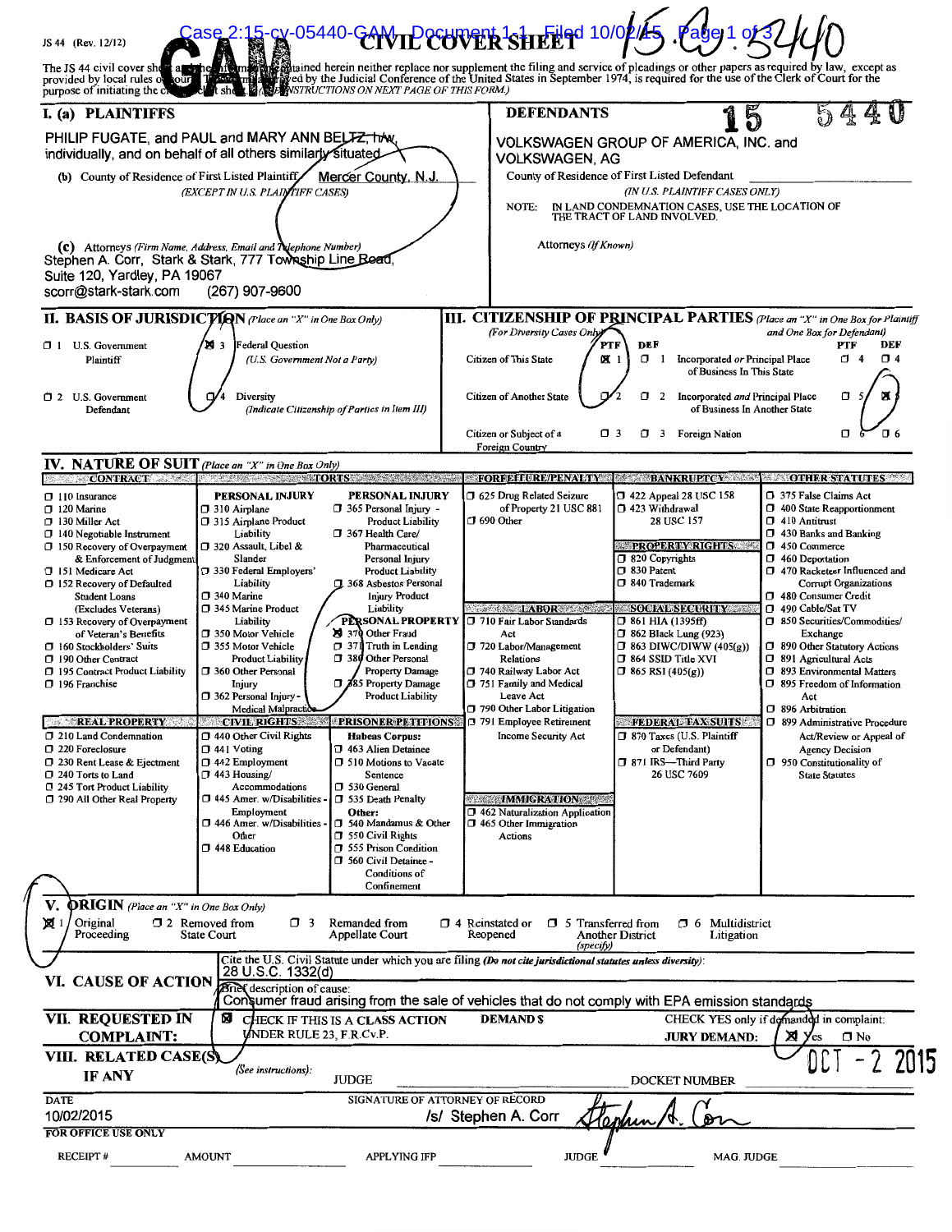| FOR THE EA<br>assignment to appropriate calendar.                                              | 5-cv-05440 NO ALO STACTES DISTRICTIC OURTO 2/15 Page 2 of 3                                                                                           | PENNSYLVANIA — DESIGNATION FORM to be used by counsel to indicate the category of the case for the purpose of                                                                          |
|------------------------------------------------------------------------------------------------|-------------------------------------------------------------------------------------------------------------------------------------------------------|----------------------------------------------------------------------------------------------------------------------------------------------------------------------------------------|
| Address of Plaintiff:                                                                          | 204 South Stanworth Drive, Princeton, NJ 08540                                                                                                        | $15 - 54$                                                                                                                                                                              |
| Address of Defendant:                                                                          | 2200 Ferdinand Porsche Dr., Herndon, VA 20171                                                                                                         |                                                                                                                                                                                        |
| Place of Accident, Incident or Transaction:                                                    | national                                                                                                                                              |                                                                                                                                                                                        |
|                                                                                                | (Use Reverse Side For Additional Space)                                                                                                               |                                                                                                                                                                                        |
|                                                                                                |                                                                                                                                                       | Does this civil action involve a nongovernmental corporate party with any parent corporation and any publicly held corporation owning 10% or more of its stock?                        |
|                                                                                                | (Attach two copies of the Disclosure Statement Form in accordance with Fed.R.Civ.P. 7.1(a))                                                           | YesR<br>No□                                                                                                                                                                            |
| Does this case involve multidistrict litigation possibilities?                                 |                                                                                                                                                       | YesX<br>$N_0$                                                                                                                                                                          |
| RELATED CASE, IF ANY:<br>Case Number:                                                          | Judge                                                                                                                                                 | Date Terminated:                                                                                                                                                                       |
|                                                                                                |                                                                                                                                                       |                                                                                                                                                                                        |
|                                                                                                | Civil cases are deemed related when yes is answered to any of the following questions:                                                                |                                                                                                                                                                                        |
|                                                                                                | 1. Is this case related to property included in an earlier numbered suit pending or within one year previously terminated action in this court?       |                                                                                                                                                                                        |
| action in this court?                                                                          | 2. Does this case involve the same issue of fact or grow out of the same transaction as a prior suit pending or within one year previously terminated | $Yes\square$<br>Νо□                                                                                                                                                                    |
| terminated action in this court?                                                               | 3. Does this case involve the validity or infringement of a patent already in suit or any earlier numbered case pending or within one year previously | $Yes\Box$<br>No□<br>Yes□<br>$N_0$                                                                                                                                                      |
|                                                                                                | 4. Is this case a second or successive habeas corpus, social security appeal, or pro se civil rights case filed by the same individual?               |                                                                                                                                                                                        |
|                                                                                                |                                                                                                                                                       | $_{\rm Yes}$ $\Box$<br>No <sub>1</sub>                                                                                                                                                 |
| CIVIL: (Place $\checkmark$ in ONE CATEGORY ONLY)                                               |                                                                                                                                                       |                                                                                                                                                                                        |
| A. Federal Question Cases:                                                                     |                                                                                                                                                       | B. Diversity Jurisdiction Cases:                                                                                                                                                       |
|                                                                                                | $1. \Box$ Indemnity Contract, Marine Contract, and All Other Contracts                                                                                | $l. \Box$ Insurance Contract and Other Contracts                                                                                                                                       |
| $2. \Box$ FELA                                                                                 |                                                                                                                                                       | 2. $\Box$ Airplane Personal Injury                                                                                                                                                     |
| 3. $\Box$ Jones Act-Personal Injury                                                            |                                                                                                                                                       | 3. $\Box$ Assault, Defamation                                                                                                                                                          |
| 4. $\Box$ Antitrust                                                                            |                                                                                                                                                       | 4. C Marine Personal Injury                                                                                                                                                            |
| 5. $\Box$ Patent                                                                               |                                                                                                                                                       | 5. • Motor Vehicle Personal Injury                                                                                                                                                     |
| $6. \Box$ Labor-Management Relations<br>7. $\Box$ Civil Rights                                 |                                                                                                                                                       | 6. $\Box$ Other Personal Injury (Please specify)                                                                                                                                       |
| 8. □ Habeas Corpus                                                                             |                                                                                                                                                       | 7. $\Box$ Products Liability<br>8. $\Box$ Products Liability — Asbestos                                                                                                                |
| 9. Securities Act(s) Cases                                                                     |                                                                                                                                                       | 9. $\Box$ All other Diversity Cases                                                                                                                                                    |
| 10. D Social Security Review Cases                                                             |                                                                                                                                                       | (Please specify)                                                                                                                                                                       |
| $1$   $\mathbf K$ All other Federal Question Cases<br>(Please specify)                         | Consumer Fraud - Class Action                                                                                                                         |                                                                                                                                                                                        |
|                                                                                                |                                                                                                                                                       |                                                                                                                                                                                        |
| Stephen A. Corr                                                                                | <b>ARBITRATION CERTIFICATION</b><br>(Check Appropriate Category)<br>, counsel of record do hereby certify:                                            |                                                                                                                                                                                        |
| \$150,000.00 exclusive of interest and costs;<br>Relief other than monetary damages is sought. |                                                                                                                                                       | $\mathbf{\times}$ Pursuant to Local Civil Rule 53.2, Section 3(c)(2), that to the best of my knowledge and belief, the damages recoverable in this civil action case exceed the sum of |
| DATE: October 2, 2015                                                                          | Stephen A. Corr<br>Vephul                                                                                                                             | 65266                                                                                                                                                                                  |
|                                                                                                | Attorney-at-Law<br><b>NOTE:</b> A trial de novo will be a trial by jury only if there has been compliance with F.R.C.P. 38.                           | $-2.2015$<br>Attorney I.P#C                                                                                                                                                            |
| except as noted above.                                                                         |                                                                                                                                                       | I certify that, to my knowledge, the within case is not related to any case now pending or within one year previously terminated action in this court                                  |
| DATE: October 2, 2015                                                                          | Stephen A. Corr                                                                                                                                       | 65266                                                                                                                                                                                  |
|                                                                                                | Attorney-at-Law                                                                                                                                       | Attorney I.D.#                                                                                                                                                                         |